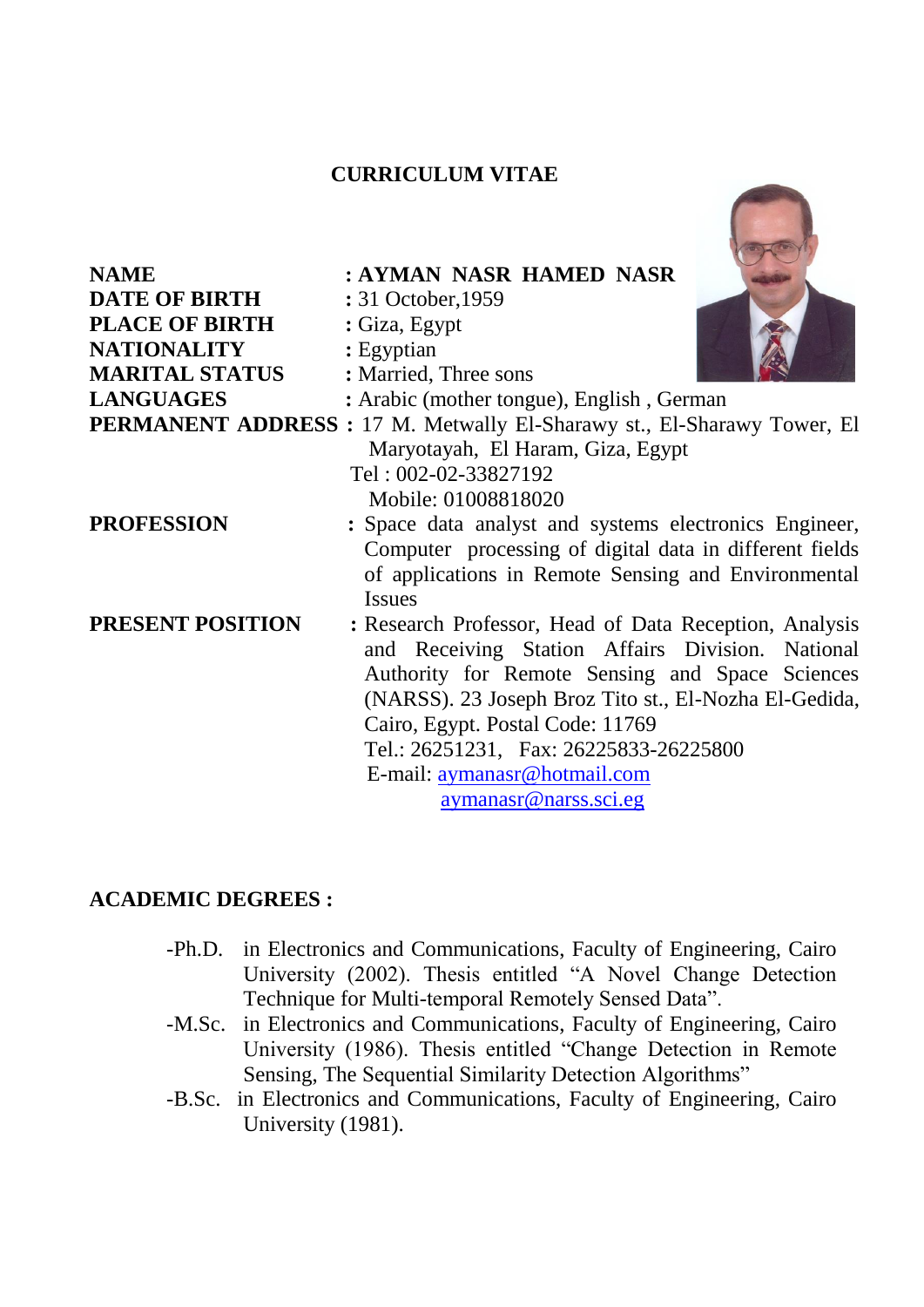## **EDUCATIONAL EXPERIENCE :**

- -Numerous formal and informal courses, seminars, and workshops in remote sensing applications, digital image processing, GIS, and different computer techniques.
- -Scientific computer course (FORTRAN) at the Computer Center of Cairo University, Egypt (1979).
- -Training program on principles of data processing for earth scientists, USGS, Reston, Virginia, USA (1983).
- -Training program on digital image processing techniques applied to remotely sensed data and photomap production, at the Environmental Research Institute of Michigan, Ann Arbor, Michigan, USA (1984).
- -Scientific computer course (VAX/VMS Utilities & Commands) Giza Systems Engineering, Cairo, Egypt (1989).
- -Scientific computer course (VAX/VMS System Management) Giza Systems Engineering, Cairo, Egypt (1989).
- -Training program on ERDAS software package and geographic information systems (GIS) by a German Company (Geosystems) at the Remote Sensing Center, U.A.E. University, Al Ain, United Arab Emirates (1990) .
- -Two workshops on "Advanced procedures for the thematic classification of multispectral imagery" & "Erdas image processing" at the International Institute for Aerospace Survey and Earth Sciences (ITC), Enschede, The Netherlands (1993).
- -Two seminars on "GIS for water and sewerage " (Dubai), and "Unlocking innovation experience the new technology from Silicon Graphics computer systems" (Abu Dhabi), United Arab Emirates (1996)
- -Workshop on " New methodologies and technologies in teaching science", U.A.E. University, Faculty of Science, in cooperation with UNISCO Regional Office/Cairo, British Council/Abu Dhabi and German Research Council, DFG (1996).
- -Seminar on "The roll of remote sensing in sustainable development", the Remote Sensing Society of Egypt, Cairo, Egypt (1997).
- -US/Egypt Workshop on "Priorities of desert studies", Cairo, Egypt (1998).
- -National Forum on "Support of remote sensing techniques to planning and decision making process for sustainable development in Egypt", Cairo, Egypt (1998).
- -Seminar on "Geographic imaging and GIS- the future", Cairo, Egypt (1998).
- -Seminar on "The new developments in remote sensing Radar technology and multisource applications", Cairo, Egypt (1998).
- -Egypt/US Workshop on "Global Climate Change", co-sponsored by NARSS, EEAA and USEPA, Cairo, Egypt (1999).
- -Seminar on "For an Infrastructure of the GIS in Egypt", Cairo, Egypt (1999).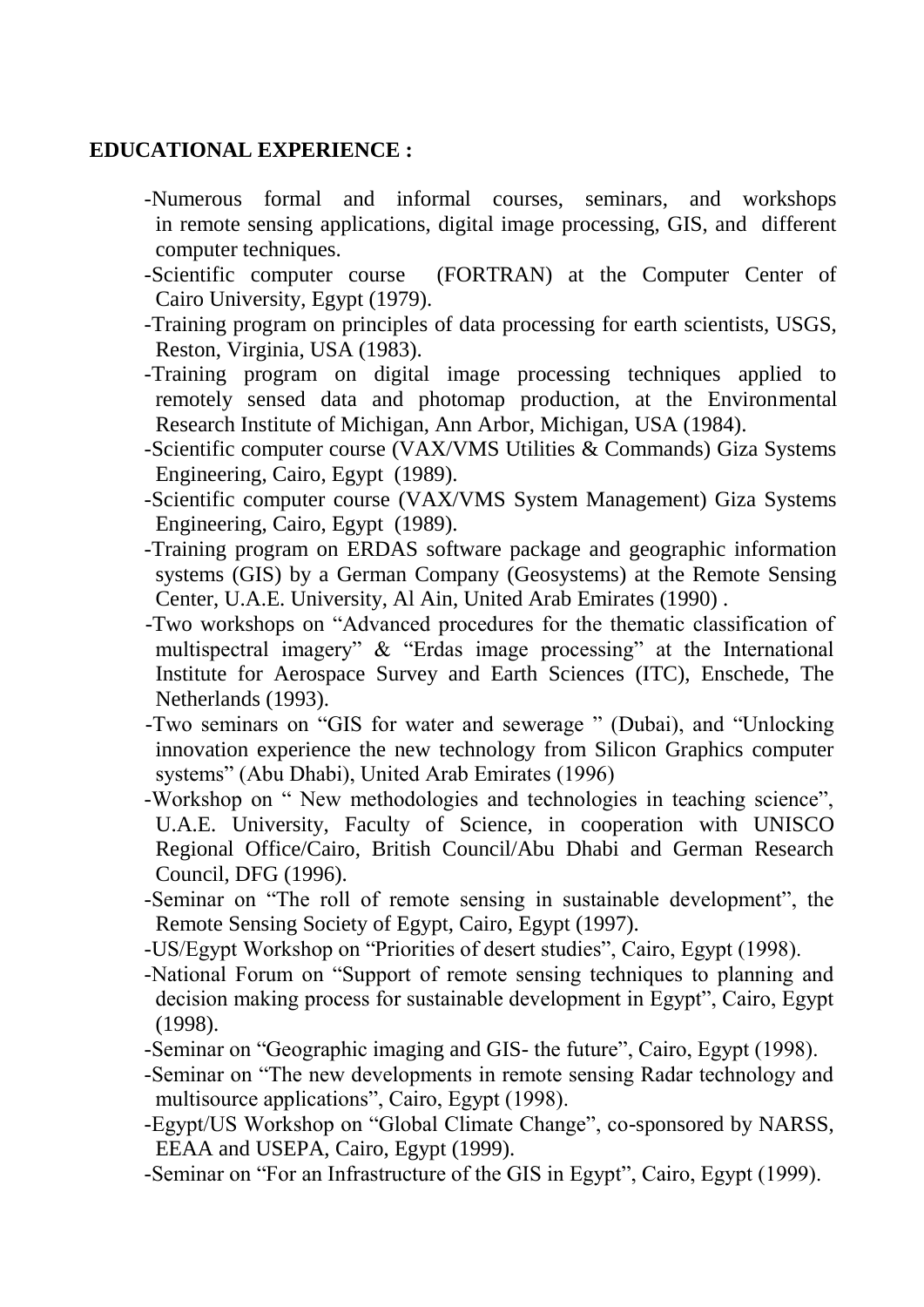- -UN/IAF Workshop on "Space: an integral part of sustainable development", co-sponsored by the Government of the Netherlands, the European Space Agency, CNES, ITC, NLR and Station 12. Enschede, the Netherlands (1999).
- -Seminar and Mid-Term Meeting on "Changes in Arid Mediterranean Ecosystem on the Long Term through Earth Observation (CAMELIO)" Cairo, Egypt (1999).
- -Training Course on SAR Ocean Features and Meteorological Forecasts for Oil Spill Monitoring in the Mediterranean Sea, ESA/ESRIN Frascati, Italy (2000).
- -Workshop on "The Use of Radar Imageries and Their Applications in Different Fields", conducted in cooperation with the Canadian Ministry of Environment, NARSS, Cairo, Egypt (2000).
- -Workshop on RAMSES "Oil Spill Detection in the Mediterranean Region Using Remote Sensing", Ain Shams University conference hostel, Cairo, Egypt (2000).
- -Workshop on "The Canadian RADARSAT Program: Opportunities for Applications in Egypt", Cairo, Egypt (2000).
- -Egyptian-Japanese Joint Seminar on "Space Sciences and Technology", Cairo, Egypt (2002).
- -Seminar on "Mathematical Modeling and Remote Sensing for Environmental Applications", conducted in cooperation with Cairo and Alexandria universities, NARSS, Cairo, Egypt (2002).
- First Japanese-Egyptian Workshop on "PI-SAR Environmental Application Campaign over Egypt - Peace ", Cairo, Egypt (2002).
- -Training Workshop on "High Resolution Imagery (Spot 5, IKONOS, Quick Bird)", conducted in cooperation with Spot Image France and Digitech International, at CRTEAN Headquarters,Tunis,Tunisia (2003).
- -Training Course on "Online Database Searching and Document Delivery Services", conducted by Egyptian National Scientific & Technical Information Network (ENSTINET) at NARSS, Cairo, Egypt (2003).
- The first ICAMS Nile Delta Workshop on "Information Technology for Coastal Zone Management of the Nile Delta: Stakeholder Priorities and Needs", Ismailia, Egypt (2003).
- -Workshop on "Parallel Computing for Remote Sensing and GIS", NARSS, Cairo, Egypt (2004).
- -Workshop on "Early Warning Systems and Usage of Space Technology in the Field of Natural Disasters", conducted in cooperation with UNESCO Cairo Office, NARSS, Cairo, Egypt (2004).
- -Workshop on "Identifiying the Priorities of Remote Sensing and GIS Applications in Oceanography and Coastal Zones Management", NARSS, Cairo, Egypt (2005).
- -Project Management Training Program "MS Project Server 2003", NARSS, Cairo, Egypt (2005).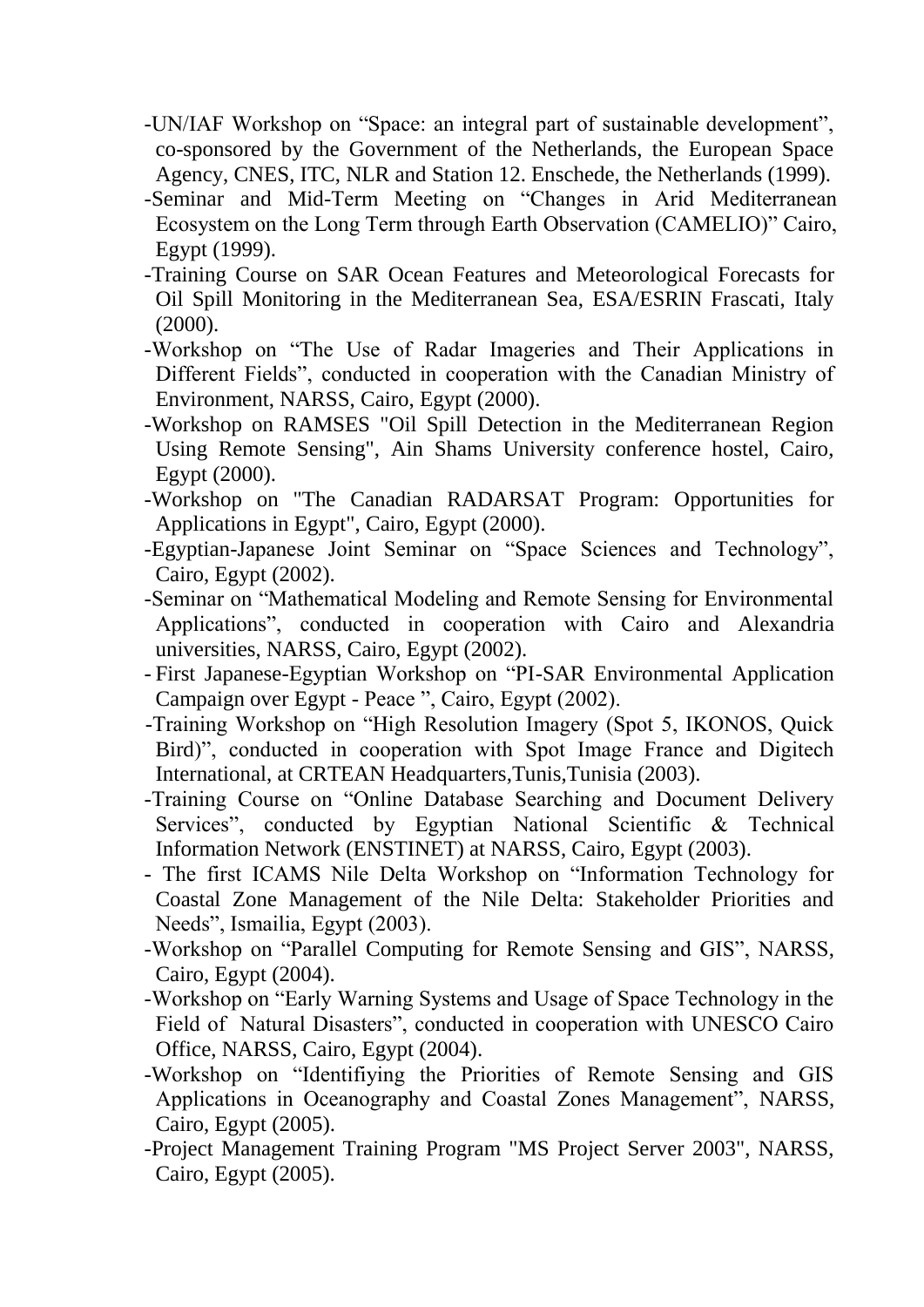- -Second Egyptian-Japanese Workshop on "Use of Remote Sensing Technologies in Archaeology", NARSS, Cairo, Egypt (2006).
- -Training Course on "Coral Reefs and the Associated Living Organismes in the Red Sea, Its Economy and Protection", The National Institute of Oceanography and Fisheries, Hurgada, Egypt (2006).
- -Canada-Egypt Day on "Earth Observation", organized by NARSS, Canadian Space Agency, and Canadian Embassy in Egypt, Cairo, Egypt (2006).
- -Training Course on "RADARSAT SAR and Applications Training Program", conducted by MDA Geospatial Services International, Canada, at NARSS, Cairo, Egypt (2007).
- -Seminar on "The Roll of Remote Sensing and GIS in the Integrated Management of the Fishary Resources in Egypt", held in the Suiz Canal University, El Esmailyah, Egypt (2008).
- -International Workshop on "Supercomputing Applications in Climate Sciences and Remote Sensing", conducted in cooperation with Connecticut University (UAS), Cairo, Egypt (2008).
- -Third Egyptian-Japanese Workshop on "Applications of Remote Sensing in Archaeology", Supreme Council of Antiquities, Cairo, Egypt (2009).
- -Training Course on "Quality Management systems-Requirements (ISO 9001/2000)", The National Institute for Quality, conducted at NARSS, Cairo, Egypt (2009).
- -Seminar on "Solutions Expo 2009 Power Up", Mentor Graphics, at Four Seasons Hotel, Garden City, Cairo, Egypt (2009).
- -Seminar on "Solutions Expo 2010 Design a New World", Mentor Graphics, at Four Seasons Hotel, Garden City, Cairo, Egypt (2010).
- -ISNET/NARSS Seminar on "Bridging the Gap through Satellite Technology", Meredian Hotel, Heliopolis, Cairo, Egypt (2010).
- -Seminar on "Integrated Development in Sinai Future Plans", NARSS, Cairo, Egypt (2011).
- -Training Course on "Project Management Program", Leadership & Management Development Center, conducted at NARSS, Cairo, Egypt (2011).
- -US-Egypt Workshop on "LIDAR Applications", conducted in cooperation with Hamilton University, NY, UAS. At NARSS, Cairo, Egypt (2012).
- -Training Workshop on "Radar Remote Sensing for Arid Regions Development", conducted in cooperation with Environment Canada, NARSS, Cairo, Egypt (2012).
- -Workshop on "The Authorship and Reviewing", conducted by (STMPU) at the Academy of Scientific Research, Cairo, Egypt, in cooperation with Elsevier Publisher, Polska (2012).
- -The 4<sup>th</sup> Egyptian-Japanese Joint Symposium on "Remote Sensing and its Applications; From Archaeology to Social Sciences", Novotel El Borg Hotel, Cairo, Egypt (2012).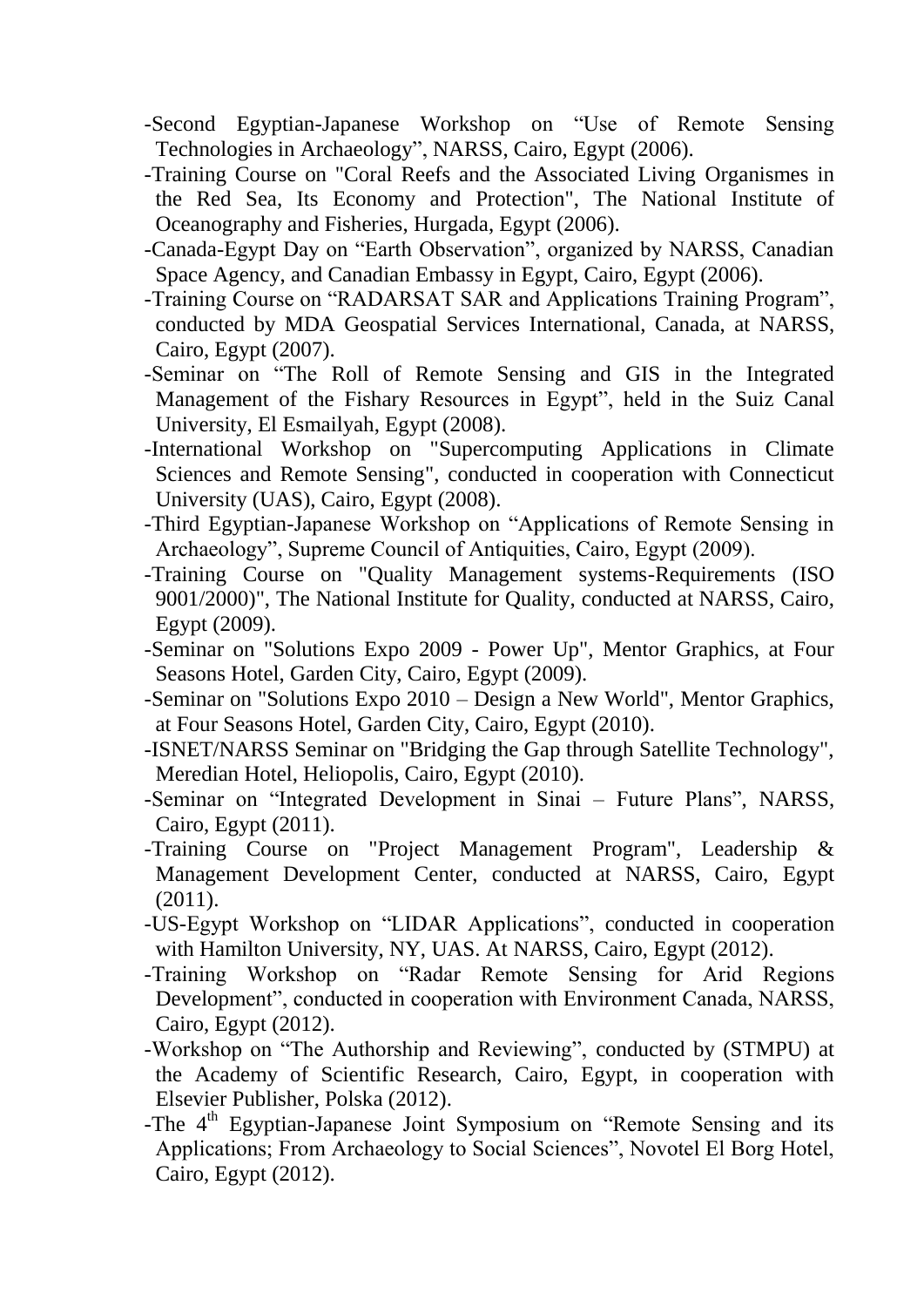- -Workshop on "AGRO-ICT-Infrastructure for Egypt", conducted by NARSS in cooperation with the Austrian Embassy and PROGIS Software Company, at the Four Season Hotel, Garden City, Cairo, Egypt (2012).
- -Workshop on "Environmental and Cosatal Zone Modeling", conducted by Faculty of Engineering, Cairo University in cooperation with Kyushu University, Japan and NARSS, Cairo, Egypt (2013).
- -Training Course on "Radar Polarimetry", conducted in cooperation with Canada Center for Remote Sensing at NARSS, Cairo, Egypt (2014).
- -Elsevier Info-Day Workshop on EKB Contents and SciVal "Towards a society that thinks, learn and innovates", conducted at NARSS, Cairo, Egypt (2016).
- -The 4<sup>th</sup> International ASD Users Meeting In Middle East, training course on: "Analytical Spectrum Devices (ASD) Spectroradiometer", conducted by Mapping Solutions at NARSS, Cairo, Egypt (2016).
- -ISNET/NARSS Workshop on "Earth Remote Sensing with Synthetic Aperture Radar (SAR)", conducted at NARSS, Cairo, Egypt (2016).
- -Workshop on "Regional Coordination on Improved Water Resources Management and Capacity Building program", conducted at NARSS, Cairo, Egypt (2017).
- -Workshop on "COSMO SkyMed for Cultural Heritage: "Eye on the Globe", conducted by the Italian embassy in cooperation with NARSS, Mena House Hotel, Greater Cairo, Egypt (2018).
- -Inauguration of the travelling exhibition "Eye on the Globe", jointly organized by the Italian embassy in Egypt, the Italian Space Agency (ASI) and (NARSS), Hilton Cairo Heliopolis Hotel, Egypt (2019).
- Workshop on "Decision Makers and the Benefits of Using Space Technologies for the North African Countries", conducted by the Regional Center of Remote Sensing for the North African Countries (CRTEAN) in cooperation with (NARSS) and (ISESCO), Le Passge Hotel, Cairo, Egypt (2019).
- Workshop on "The Available Research Means from (El Sevier) through the Egyptian Knowledge Bank (EKB)", conducted at NARSS, Cairo, Egypt (2019).

### **PROFESSIONAL EXPERIENCE :**

-Broad experience in the analysis of space and airborne sensor collected data, digital image processing and GIS, for remote sensing application purposes, natural resource assessment and management, terrain analysis, and various environmental Issues (See project listing ).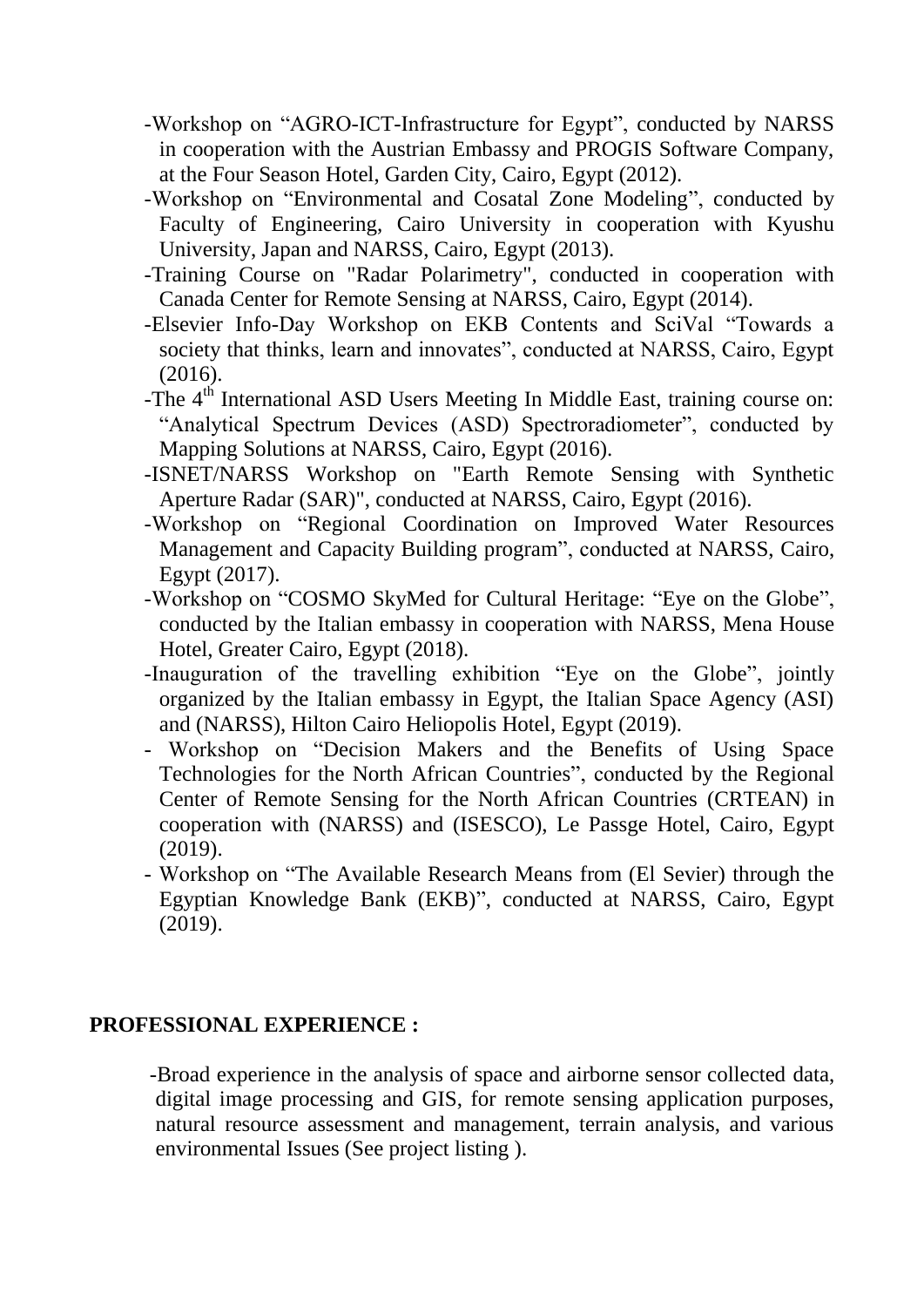- -Operation, maintenance, and utilization of the digital image processing facilities at the National Authority for Remote Sensing and Space Sciences (NARSS), Cairo, Egypt, which provide latest techniques.
- -Development of some software packages used in the image data analysis computer system.
- -Operation of Thermovision Infrared Cameras (AGA) and the analysis of thermal images (Temperature distribution in: cotton worms, plant leaves, integrated circuits, dental research, and other archaeological applications (sphinx)).
- -Ground truth data collection during the remote sensing field check trips using Radiometers (Multispectral mesurments).
- -Researches leading to the development of both, the Turn-Off model of Silicon controlled rectifier as part of the B.Sc. project work (Grade: Distinction), and the Change detection techniques as part of the M.Sc. and Ph.D. Thesis.
- -Development of course material "Digital Image Processing of Remotely Sensed Data" taught in the training courses offered by the Remote Sensing Center, Cairo, Egypt (1986).
- -Participation in lectures, exercises, and experimental instructions in training courses for remote sensing trainees at the Remote Sensing Center, Cairo, Egypt (1986-1989).
- -Establishment and supervision of Space Data Analysis and Computer Laboratory, in the Remote Sensing Center of the United Arab Emirates University (1989 – 1993).
- -Preparation and supervision of the training courses conducted at the Remote Sensing Center and Faculty of Science, Geology Departement, U.A.E. University, including development of course material:
	- Training course on Fundamentals of Remote Sensing (13/10 21/11/1990).
	- Training course on Inventory and Classification of Soil in the United Arab Emirates, Faculty of Agricultural Sciences, Al-Ain, U.A.E. (11/1993).
	- Training course on Remote Sensing and its Applications in Water and Meteorology, Ministry of Agriculture and Fisheries, Dubai, U.A.E.  $(10/1994)$ .
	- Workshop on Remote Sensing Applications and Supporting Systems  $(25 - 27/12/1996)$ .

-Operation and experience of several computer application (M-DAS, ERIM (IPF), ERDAS, and IMAGINE) softwar packages and utilization of (DOS,VMS, RSX, SOLARIS and WINDOWS) operating systems.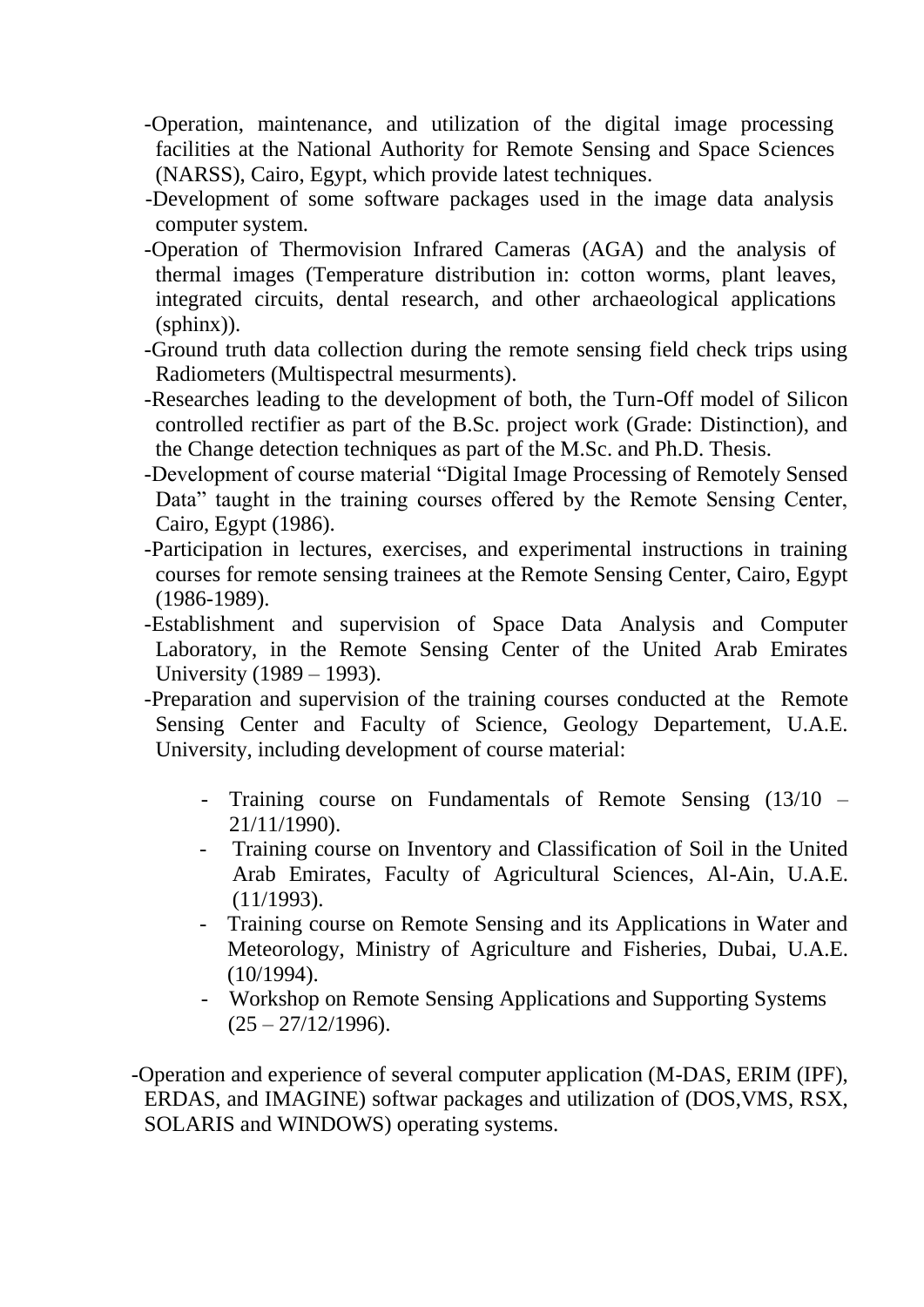- -Supervision of the digital image processing Lab's of both, the Remote Sensing Center (1989-1993), and the Remote Sensing Unit of the Geology Department, Faculty of Science (1993-1997), U.A.E. University.
- -Teaching remote sensing practical courses for both undergraduate (Geolog Department) and postgraduate (M.Sc. Environmental Sciences) students, Faculty of Science, U.A.E. University, Al -Ain, U.A.E. (1993–1997).
- -Participation in lectures, exercises, and experimental instruction in training courses conducted at the National Authority for Remote Sensing and Space Sciences (NARSS), Cairo, Egypt:
	- -The first training course on remote sensing applications in the fields of agriculture, soils and image processing techniques (24/5/1998 - 4/6/1998).
	- -Training course on the use of remote sensing in agriculture statistics (6- 10/12/1998).
	- -Regional training workshop on remote sensing and GIS, in cooperation with the Italian Embassy in Egypt and UNESCO Cairo office (25-28/1/1999).
	- -Training courses conducted for the UNDP-UNESCO joint project for the capacity building of The Egyptian Geological Survey & Mining Authority and The National Authority for Remote Sensing and Space Sciences for the sustainable development of the south valley and Sinai:

-Principles of Remote Sensing (7-8/4/1999).

- -Introduction to Geographic Information Systems (GIS) (16-17/5/1999).
- -Remote Sensing Applications (4-6/7/1999).
- Training course on the use of remote sensing in the detection of the under ground water (14-18/4/2002).
- Training courses conducted for the General Authority for meteorology and the Research Institute for Ground Water trainees:

-Introduction to Remote Sensing (1-5 /9/2002).

- -Introduction to Digital Image Processing (8-19 /9/2002).
- Training course conducted for the General Authority for meteorology (Egypt), the municipality of Dubai (UAE), and NARSS trainees:
	- Fundamentals of Remote Sensing and GIS & their Applications (12- 21/10/2003).
- Regional training course on: Diagnosing, Monitoring, Combating, and early warning system for the Rift Valley Fever. For trainees from different Arab Contries, (8-10/12/2003) NARSS, Cairo, Egypt.
- Training course conducted for trainees from the General Authority for Meteorology, Badr Petrolium Company and the Urban Planning Authority. -Introduction to Remote Sensing and Digital Image Processing (29/3 - 11/4 2004).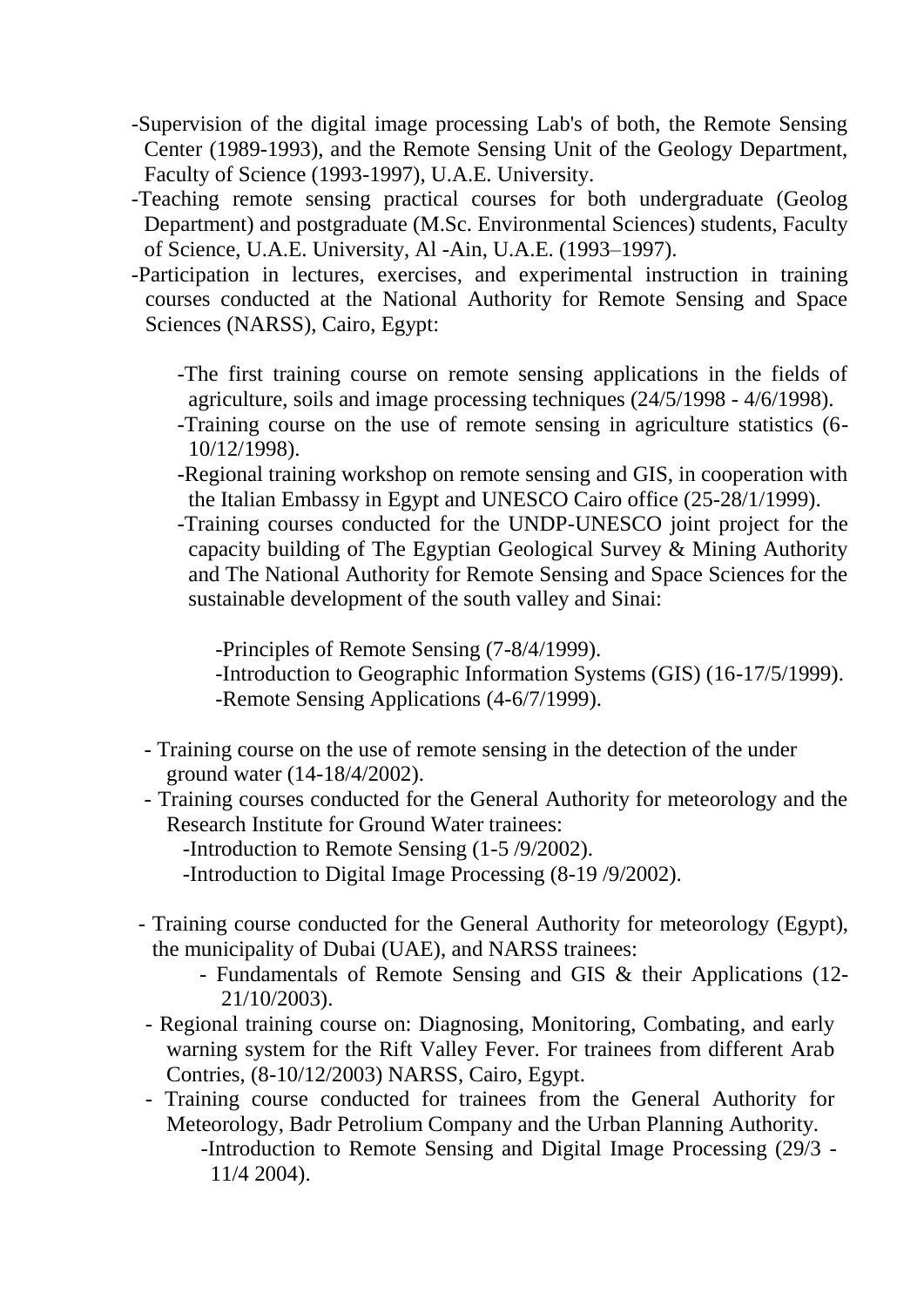- Team leader of remote sensing and image processing activities for the UNDP-UNESCO joint project for the capacity building of The Egyptian Geological Survey & Mining Authority and The National Authority for Remote Sensing and Space Sciences for the sustainable development of the north western desert, Egypt (2004-2005).
- Training Course on "Application of Remote Sensing in Coastal Lagoons", conducted at NARSS, Cairo, Egypt (2005).
- Training courses on Introduction to Remote Sensing and Digital Image Processing held at NARSS. Conducted for trainees from:
	- Universities post graduates and NARSS staff (3-7/2/2008).
	- Egyptian Environmental Affairs Authority (EEAA) employees (10- 14/2/2008).
	- National Center for Educational Research and Development experts and researchers (16-18/3/2008).
	- Research assistants of the Geology Department, Faculty of Science, Helwan University (17-21/8/2008).
	- Local committee of Siwa City (16-20/11/2008).
	- National Center for Educational Research and Development experts and El Tabary high school teachers (8-11/2/2009).
	- Under graduates students of the higher institute of engineering, El sheroq Academy (6-10/9/2009).
- Training course on "Introduction to Remote Sensing and Digital Image Processing and It's Applications" for the teaching staff of the Geology Department, Faculty of Science, Sohag University (TEMPUS-Project) (14- 18/11/2009).
- Training course on "Advanced Digital Image Processing and Applications" for the teaching staff of the Geology Department, Faculty of Science, Assiut University (TEMPUS-Project) (2-6/1/2010).
- Training course on "Production of Space Atlas of Syria" for the staff of the General Orgnization of Remote Sensing, El Saborra, Syria (23/5 - 1/6/2010).
- Summer training courses on "Remote Sensing, Digital Image Processing and GIS" for undergraduate students of different Egyptian Universities (2010 present).
- Training course on "Introduction to Remote Sensing and Digital Image Processing" for the newly employed scientific staff in NARSS different divisions, conducted at NARSS, Cairo, Egypt (1-5/1/2017).
- Training course on "Essential and Advanced Digital Image Processing and Pattern Recognition for Remotely Sensed Images for Geological Applications (Processing and Interpretation)" for experts from the General Authority for geological researchs in Sudan  $(1<sup>th</sup> group)$ , conducted at NARSS, Cairo, Egypt (8-21/7/2018).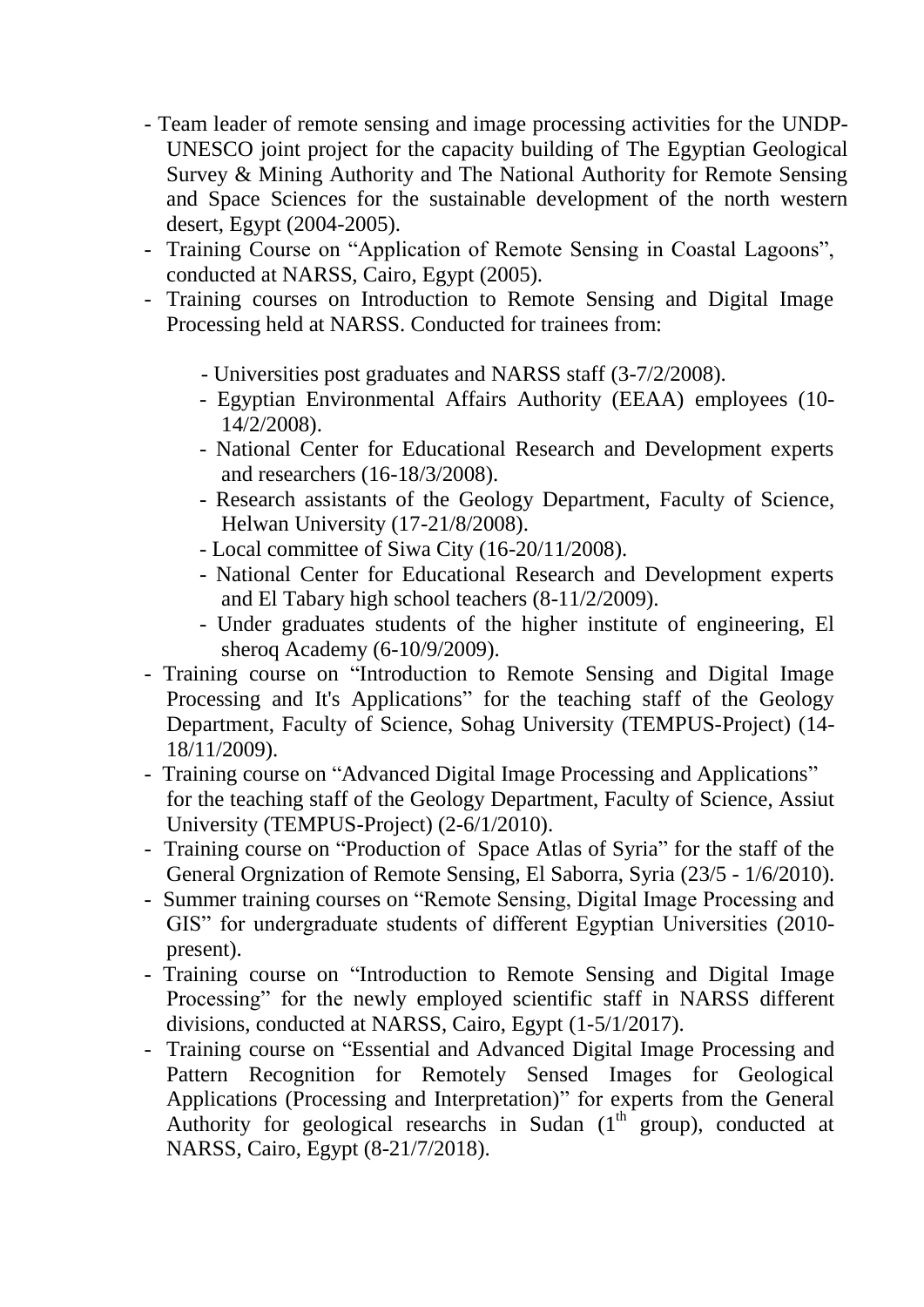- Training course on "Essential and Advanced Digital Image Processing and Pattern Recognition for Remotely Sensed Images for Geological Applications (Processing and Interpretation)" for experts from the General Authority for geological researchs in Sudan  $(2<sup>ed</sup> group)$ , conducted at NARSS, Cairo, Egypt (25/11- 8/12 / 2018).

# **EMPLOYMENT CAREER :**

| $(2016 - 2019)$ | Research Professor, Head of Data Reception, Analysis and    |
|-----------------|-------------------------------------------------------------|
|                 | Receiving Station Affairs Division. National Authority for  |
|                 | Remote Sensing and Space Sciences (NARSS), Cairo, Egypt.    |
| $(2009 - 2016)$ | Associate Research Professor, Head of Data Reception,       |
|                 | Analysis and Receiving Station Affairs Division. National   |
|                 | Authority for Remote Sensing and Space Sciences (NARSS),    |
|                 | Cairo, Egypt.                                               |
| $(2002 - 2009)$ | Researcher, Acting Head of Data Reception, Analysis and     |
|                 | Receiving Station Affairs Division. Supervisor of Digital   |
|                 | Image Processing and its Applications Department. National  |
|                 | Authority for Remote Sensing and Space Sciences (NARSS),    |
|                 | Cairo, Egypt.                                               |
| $(1997 - 2002)$ | Assistant Researcher, Data Reception, Analysis<br>and       |
|                 | Receiving Station Affairs Division. National Authority for  |
|                 | Remote Sensing and Space Sciences (NARSS), Cairo, Egypt.    |
| $(1993 - 1997)$ | Teaching Assistant, Remote Sensing Unit, Geology            |
|                 | Department, Faculty of Science, U.A.E. University, Al-Ain,  |
|                 | United Arab Emirates.                                       |
| $(1989 - 1993)$ | Research Assistant, Space Data Analysis and Information     |
|                 | Transfer Section. Remote Sensing Center, U.A.E. University, |
|                 | Al-Ain, United Arab Emirates.                               |
| $(1981 - 1989)$ | Space Data Analyst and Systems Electronics Engineer,        |
|                 | Remote Sensing Center (RSC), Academy of Scientific          |
|                 | Research and Technology, Cairo, Egypt.                      |

### **MEMBERSHIP OF REGIONAL AND INTERNATIONAL CONFERENCES :**

- First Thematic Conference, Remote Sensing of Arid and Semi-Arid Lands, Cairo, Egypt, (January 19-25 , 1982) .
- Third Thematic Conference, Remote Sensing for Exploration Geology, Colorado Springs, Colorado, USA, (April 16-19 , 1984) .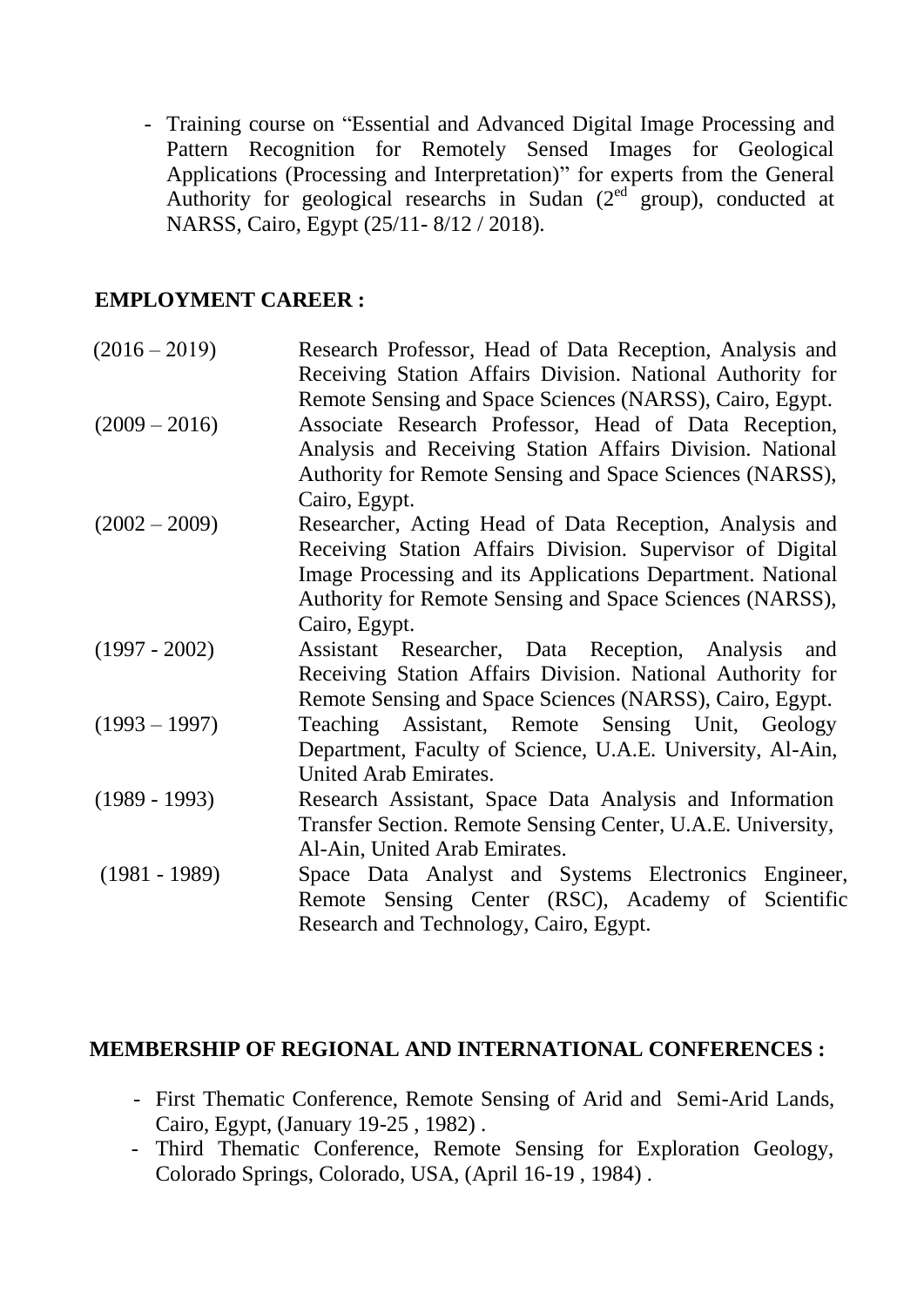- Twentieth International Symposium on Remote Sensing of Environment, Nairobi, Kenya, (December 4-10 , 1986).
- International Conference on High Salinity-Tolerant Plants in Arid Regions, U.A.E. University, Al-Ain, United Arab Emirates, (December 8-15,1990).
- The 5<sup>th</sup> European ERDAS Users Group Meeting, Prien Am Chiemsee, Germany, (May 25-27, 1992).
- International Symposium, Operationalization of Remote Sensing, ITC, Enschede, The Netherlands, (April 19-23 , 1993) .
- Regional Environmental Symposium on Ecosystems, Environmental Protection and Graduate Education in Environmental Science, U.A.E. University, Al-Ain, United Arab Emirates, (December 11-14 , 1994).
- International Conference on Quaternary Deserts and Climatic Change, Al Ain, United Arab Emirates, (December 9- 11 , 1996).
- The Second Arab Conference on Space Researches, Remote Sensing, and Geographic Information Systems (GIS), Cairo, Egypt, (November 2-5, 1997).
- Africa/Middle East Second International Geophysical Conference and Exposition (Exhibitor), Cairo, Egypt, (February 17-19 , 1998).
- UN/ESA Symposium on Economic Benefits of Using Space Technology Applications in Developing Countries, Graz, Austria, (September 7-10 , 1998).
- 14<sup>th</sup> Petroleum Conference (Exhibitor), Cairo, Egypt, (October 12-15, 1998).
- The  $50<sup>th</sup>$  International Astronautical federation (IAF) Congress, Amsterdam, The Netherlands, (October 4-8 , 1999).
- International Conference on the Western Desert of Egypt, Geological Environment and Development Potentials, Cairo, Egypt, (January 17-20, 2000).
- The First Conference of the Space Sciences and Technology Research Council on Egypt and Space Industry, Cairo, Egypt, (April 8, 2000).
- The 2<sup>nd</sup> International Conference on Earth Observation and Environmental Information, Cairo, Egypt, (November 11-14, 2000).
- 8<sup>th</sup> International Symposium on Remote Sensing (SPIE), Centre de Congres, Toulouse, France, (September 17-21, 2001).
- 8<sup>th</sup> Cairo International Symposium on Energy and Environment (Exhibitor) Cairo, Egypt, (January 4-7, 2003).
- The 2<sup>nd</sup> International Conference and Exhibition on Geographic Information System (Exhibitor), Cairo, Egypt, (May 6-7, 2003).
- FIG Working Week 2005 and  $8<sup>th</sup>$  International Conference on the Global Spatial Data Infrastructure (GSDI-8), Cairo, Egypt, (April 16-21, 2005).
- The 1<sup>st</sup> National Conference on Developing the Scientific Research System and Exhibition, Cairo, Egypt, (May 28-29, 2005).
- ITI  $6<sup>th</sup>$  Arab GIS Conference, Towards Improved Governance and Better Environment, Cairo, Egypt, (September 11-13, 2005).
- 12<sup>th</sup> SPIE Europe International Symposium on Remote Sensing, Congres Ctr., Bruges, Belgium, (September 19-22, 2005).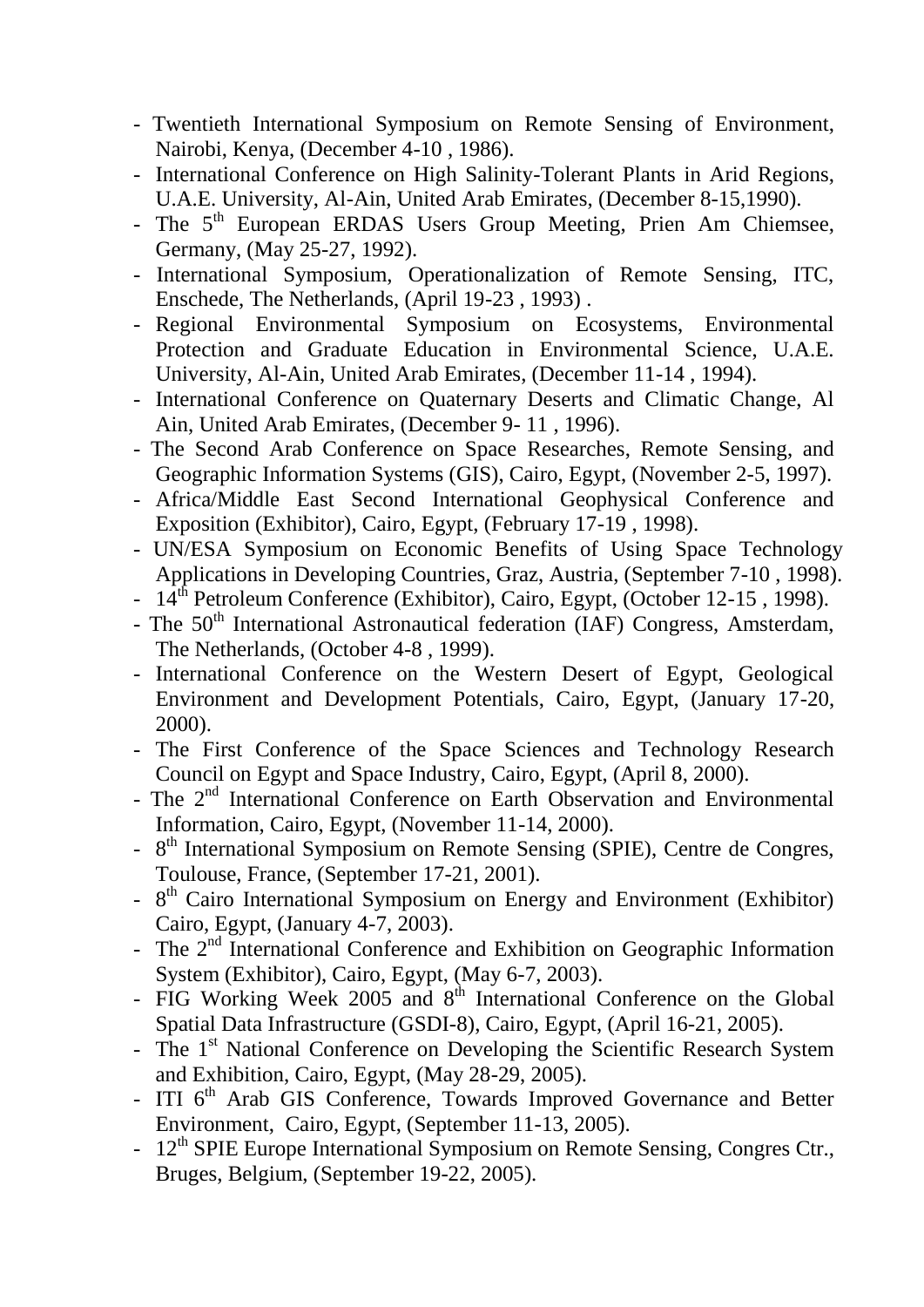- The 1<sup>st</sup> Interational Conference on Environmental Change of Lakes, Lagoons & Wetlands in the Southern Mediterranean Region, Cairo, Egypt, (January 4- 7, 2006).
- The Annual Spot Image DRS Meeting, Cannes, France, (May 15-17, 2006).
- The  $6<sup>th</sup>$  Int. AARSE Conference on Earth Observation & Geoinformation Sciences in Support of Africa's Development, Semiramis InterContinental Hotel, Cairo, Egypt, (30 October - 2 November, 2006).
- The  $2^{nd}$  WSEAS International Conference on Remote Sensing (REMOTE'06), Tenerife, Canary Island, Spain, (December 16-18, 2006).
- XXI ISPRS Congress "Silk Road for Information from Imagerey", Beijing, China, (July 3-11, 2008).
- The  $16<sup>th</sup>$  International Symposium on Remote Sensing and Spatial Information, General Orgnization of Remote Sensing (GORS) Headquarters, Damascus, Syria, (November 10-12, 2008).
- The 5<sup>th</sup> WSEAS International Conference on Remote Sensing (REMOTE'09), University of Genova, Genova, Italy, (October 17-19, 2009).
- The  $17<sup>th</sup>$  International Symposium on Space Technology Management and Applications, General Orgnization of Remote Sensing (GORS) Headquarters, Damascus, Syria, (November 8-10, 2010).
- IEEE-GRSS and ISPRS International Joint Urban Remote Sensing Event (JURSE-2011), Technische Universitat Munchen, Munich, Germany, (April 11-13, 2011).
- XXII ISPRS Congress, "Imaging a Sustainable Future", Melbourne Convention and Exhibition Centre, Melbourne, Australia, (25 August – 01 September 2012).
- The 8<sup>th</sup> International Symposium on Digital Earth, Transforming Knowledge into Sustainable Practice, Borneo Convention Center Kutching, Sarawak, Malaysia, (August 26-29, 2013).
- SPIE Europe International Symposium on Remote Sensing, RAI Exhibition and Convention Centre, Amsterdam, Netherlands, (September 21-26, 2014).
- The  $27<sup>st</sup>$  International Cartographic Conference (ICC 2015), Reo de Janeiro, Brazil, (August 23-28, 2015).
- XXIII ISPRS Congress, Prague kongresove Centrum, Prague, Czech Republic, (July 12–19, 2016).

# **LIST OF PUBLICATIONS :**

### **- CONTRIBUTIONS IN PUBLISHED ATLASES :**

1- " Space Atlas of Misr ", (1990). Remote Sensing Center, Academy of Scientific Research and Technology, Cario, Egypt.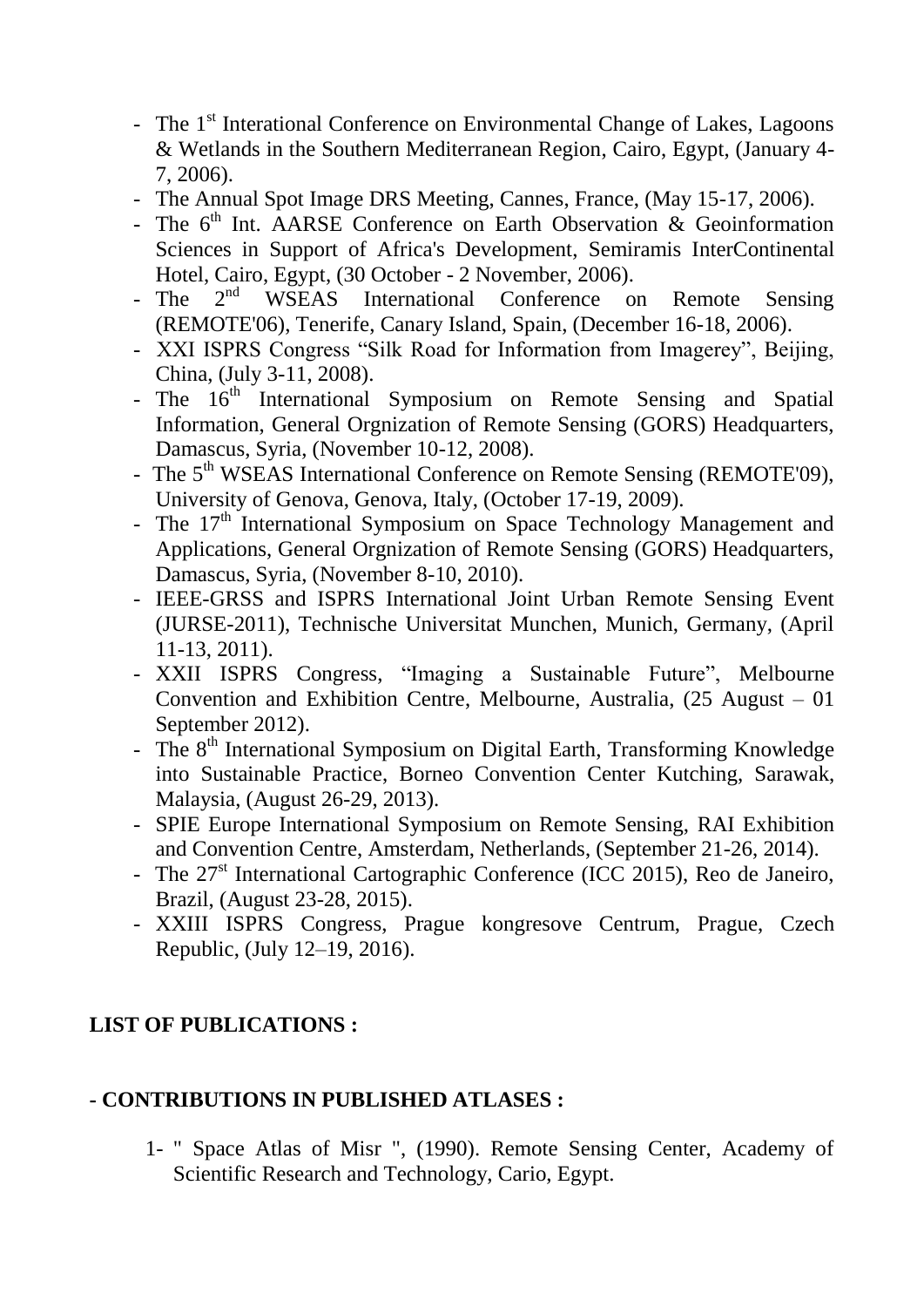- 2- " The National Atlas of the United Arab Emirates ", (1993). U.A.E. University, Al Ain, United Arab Emirates.
- 3- " Atlas of Space Images of the Sinai Peninsula and South Western Desert of Egypt ", (2002). Untited Nations Development Programme Project of the Arab Republic of Egypt (Egy/97/011).
- 4- " Atlas of Space Images of the North Western Desert of Egypt ", (2005). Untited Nations Development Programme Project of the Arab Republic of Egypt (Egy/97/011).

### **- TECHNICAL PUBLICATIONS :**

- 5-**Nasr, A.H.**, Saleh, F.H., Shaheen, S.I., and Abdel Hady, M.A., (1986): "Change Detection in Remote Sensing, the Sequential Similarity Detection Algorithms". Proc. of the 20<sup>th</sup> Inter. Symposium on Remote Sensing of Environment, Nairobi, Kenya, pp. 1339-1351.
- 6-**Nasr, A.H.**, and Embabi, N.S., (1992): "Terrain Classification of Two Urban Regions in U.A.E. Using Landsat TM Data and ERDAS System". Proc. of the 5<sup>th</sup> European ERDAS Users Group Meeting, Prien Am Chiemsee, Germany, pp. 1-11.
- 7-Yehia, M.A., and **Nasr, A.H.**, (1992): "Use of Thematic Mapper Satellite Data for the Study of the Geology and Geomorphology of Jabal Hafit, United Arab Emirates". Bull. of the Middle East Research Center (MERC), Ain Shams Univ., Earth Science Series, Vol. 6, pp. 169-183 .
- 8-Yehia, M.A., and **Nasr, A.H.**, (1992): "Using the Geographic Information System as a Tool for Environmental Evaluation at Jabal Hafit, United Arab Emirates". Bull. of the Middle East Research Center (MERC), Ain Shams Univ., Earth Science Series, Vol. 6, pp. 192-200 .
- 9-Yehia, M.A., and **Nasr, A.H.**, (1992): "In Situ Rock Reflectance A Case Study in Jabal Hafit, United Arab Emirates". Bull. of the Middle East Research Center (MERC), Ain Shams Univ., Earth Science Series, Vol. 6, pp. 184-191.
- 10-**Nasr, A.H.**, and Yehia, M.A., (1993): "Using Landsat TM Data in Supervised Terrain Classification of Ras Al Khaimah Region, United Arab Emirates". Proc. of the Inter. Symposium Operationalization of Remote Sensing, ITC, Enschede, The Netherlands, Vol. 9, pp. 159-165 .
- 11-El-Etr, H.A., Rizk, Z.S., Hassan, O.A., and **Nasr, A.H.**, (1994): "Application of Remote Sensing Techniques and GIS in a study of the effect of Geology on the Roads Network in the United Arab Emirates". Proc. of Symposium on Desert Studies in The Kingdom of Saudi Arabia; Extant and Implementations, King Saud University, Riyadh, Saudi Arabia. Vol. 3, pp. 497-539.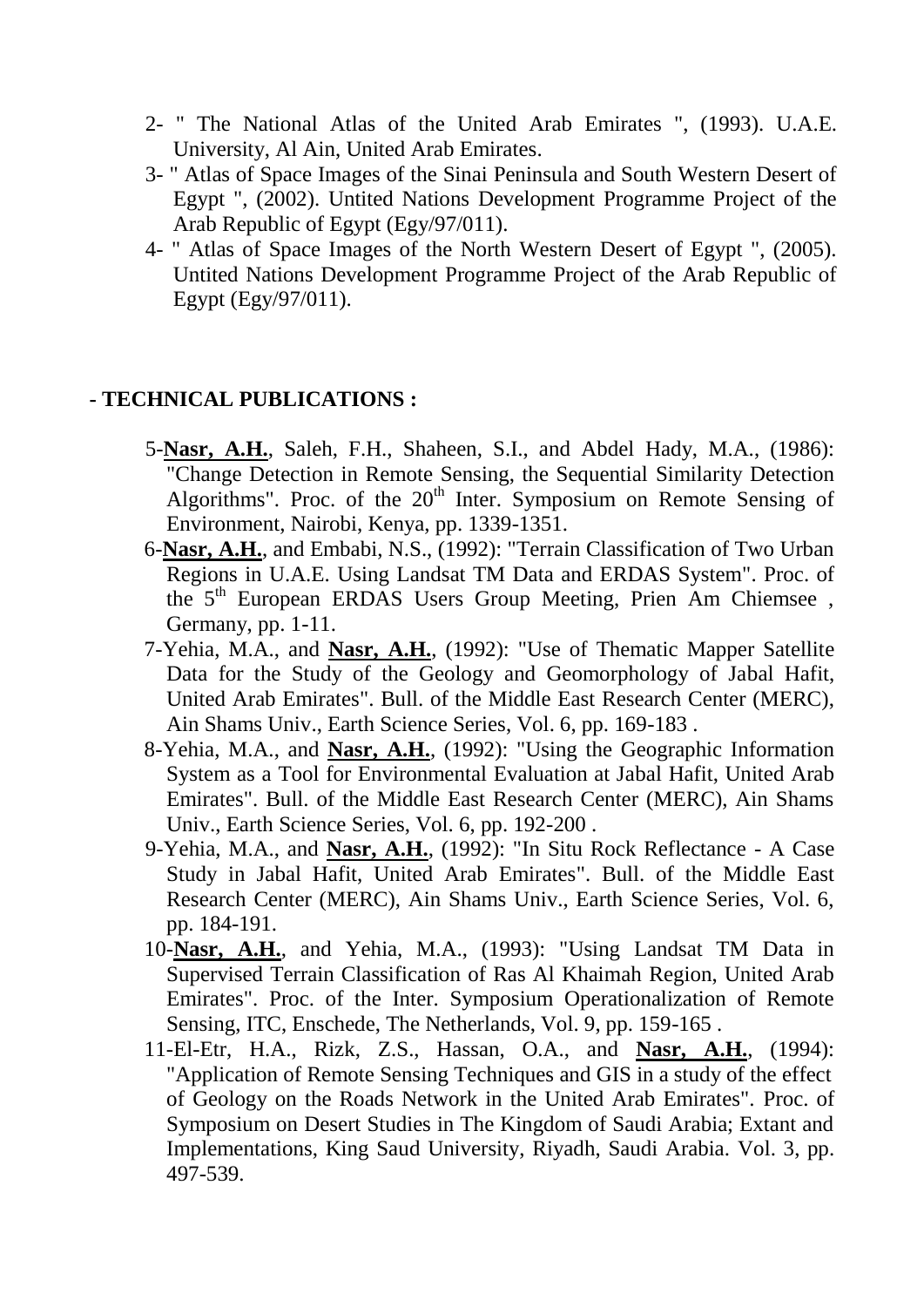- 12-Eldougdoug, A., and **Nasr, A.H.**, (1995): "Merging Aerial Photographs and Landsat TM Data for the Delineation of the Weathered Zone of the Ophiolitic Ultramafic Rocks of Siji area, Northern Emirates Mountains, U.A.E.". Journal of The Faculty of Science, U.A.E. University, Vol. 8, (Spacial Issue – Part 2), pp. 253-259.
- 13-El-Ghawaby, M., El-Etr, H.A., and **Nasr, A.H.**, (1995): "Role of Remote Sensing and GIS Technologies in the Future Urban-Extension Planning of the Greater Al Ain City, United Arab Emirates". Journal of the Faculty of Science, U.A.E. University, Vol. 8, (Spacial Issue – Part 2), pp. 302 -315.
- 14-El-Sayed, M.I., **Nasr, A.H.**, and El-Gawaby, M., (1996): "Classification of Quanternary Surface Deposits in the Northeastern Part of Ar Rub' Al-Khali, U.A.E.". Third International Conference, Geology of the Arab World, Cairo University, Cairo, Egypt, pp. 287-308.
- 15-**Nasr, A.H.**, (1998): "National Authority for Remote Sensing and Space Sciences: Capability, Structure, and Strategy". Proc. of the UN/ESA Symposium on Economic Benefits of Using Space Technology Applications in Developing Countries, Graz, Austria.
- 16-Eldougdoug, A., El-Etr, H.A., and **Nasr, A.H.**, (1998): "A Contribution to the Geology of Dalma and Sir Bani Yas Islands, United Arab Emirates". The Egyptian Journal of Remote Sensing and Space Sciences, Vol. 1, No. 1, pp. 351-367.
- 17-**Nasr, A.H.**, and Darwish, A.M., (1998): "Change Detection of the Western Part of El Fayoum Area and El Rayan Lakes Using Multitemporal TM Data". The Egyptian Journal of Remote Sensing and Space Sciences, Vol. 1, No. 1, pp. 195-206.
- 18-**Nasr, A.H.**, (1999): "Capacity Building for Sustainable Development of the South Valley and Sinai". Proc. of the UN/IAF Workshop on "Space: an integral part of sustainable development". Enschede, The Netherlands.
- 19-Shair, I.M., and **Nasr, A.H.**, (1999): "Using Satellite Images to Detect Land-Use Change in Al-Ain City, United Arab Emirates". The Arab World Geographer, Vol. 2, No. 2, pp. 139-148.
- 19-Shair, I.M., and **Nasr, A.H.**, (1999): "The Use of Satellite Data to Detect Land-Use Change in Al-Ain City, U.A.E.". The Egyptian Journal of Remote Sensing and Space Sciences, Vol. 2, pp. 107-116.
- 20-Yehia, M.A., Cherif, O.H., Ahmed, M.H., El-Leithy, B.M., and **Nasr, A.H.**, (2000): "Monitoring Oil Spills in the Exclusive Economic Zone of the Egyptian Mediterranean Water by Using Near Real Time Satellite Data".  $2<sup>ed</sup>$  International Conference on Earth Observation and Environmental Information, Cairo, Egypt (Abstract).
- 21-**Nasr, A.H.**, Darwish, A.M., and Shaheen, S.I., (2001): "Use of Intensity-Hue-Saturation (IHS) Transformations in Change Detection of Multitemporal Remotely Sensed Data". Proc. Of SPIE, the 8<sup>th</sup> International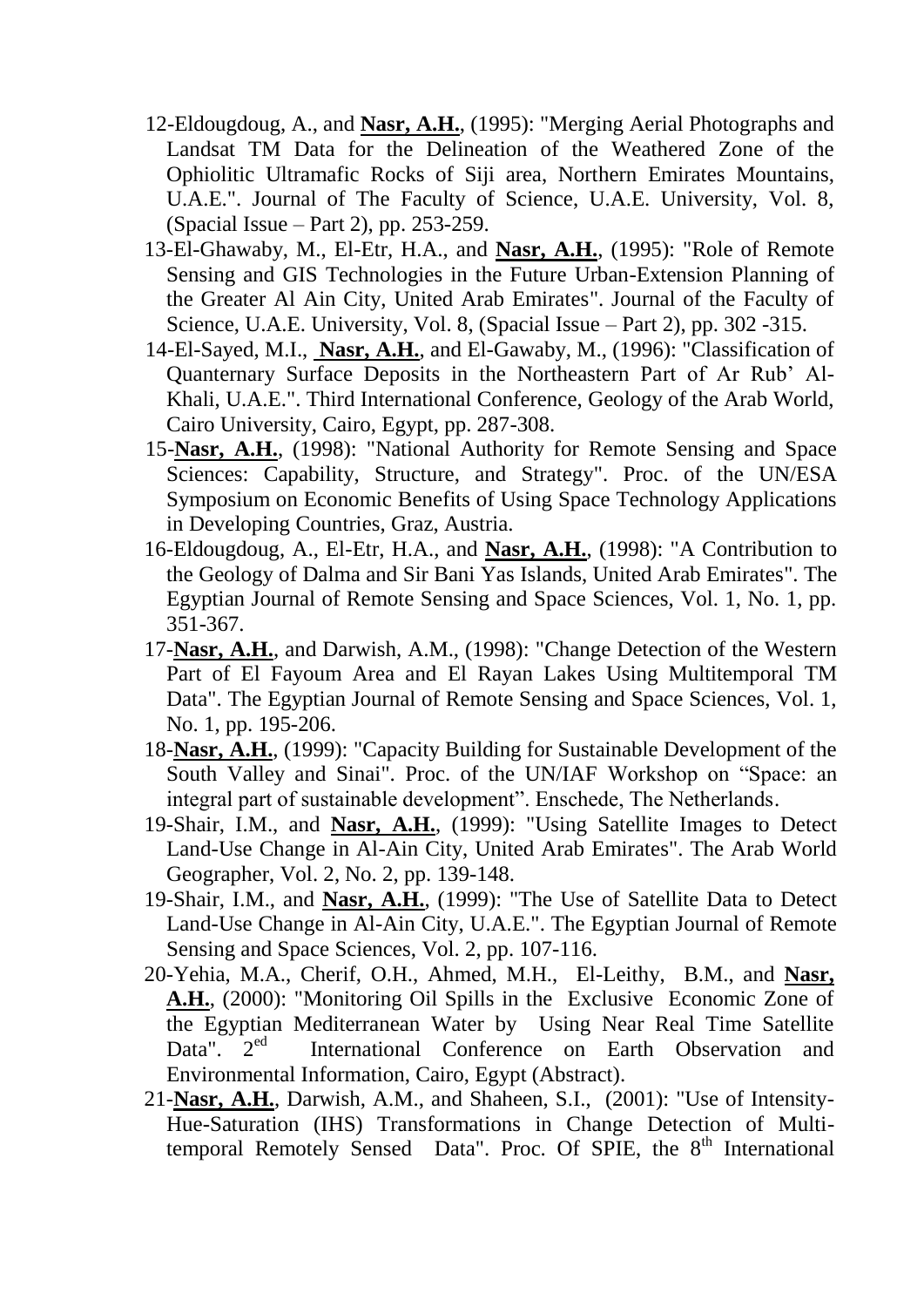Symposium on Remote Sensing, Centre de Congres, Toulouse, France, Vol. 4541, pp. 318-327.

- 22-Faid, A., El Zawahry, M., and **Nasr, A.H.**, (2002): "Surface and Subsurface Factors Controlling Ground Water Recharge in Kom Ombo, Nile Valley, Egypt". The Thirteen Symposium on Phanerozoic and Development in Egypt, Al Azhar University, Cairo, Egypt.
- 23-**Nasr, A.H.**, El-Leithy, B.M. and Khalaf, F.I., (2003): "Environmental Modeling Using Remote Sensing and GIS for Sustainable Ecotourism Development of Ras Banas Area, Red Sea Coast, Egypt". The Egyptian Journal of Remote Sensing and Space Sciences, Vol. VI, pp. 3-12.
- 24-**Nasr, A.H.**, (2004): "Comparative Study for the DEM Generation from RADARSAT Stereoscopic Data and Topographic Maps". The Egyptian Journal of Remote Sensing and Space Sciences, Vol. VII, pp. 15-24.
- 24-**Nasr, A.H.**, (2005): "Comparative Study for the DEM Generation from RADARSAT Stereoscopic Data and Topographic Maps". Proc. Of SPIE, the 12<sup>th</sup> Europe International Symposium on Remote Sensing, Congres Ctr., Bruges, Belgium, pp. 1-9.
- 25-Ramadan, T.M., **Nasr, A.H.**, and Abdel Rahman, H.B. (2005): "Exploration for the Massive Sulphide Deposits in the South Eastern Sinai, Egypt: Using Landsat ETM+ Imagery". Proc. of Remote Sensing Arabia-the International Conference on Advanced Remote Sensing for Earth Observation, Riyadh, Saudi Arabia. Vol. XXXVI-1/W12, pp. 1-5.
- 26-T. M. Ramadana, **Nasr, A.H.** and A. Mahmood, (2006): "Integration of Radarsat-1 and Landsat TM Images for Mineral Exploration in East Oweinat District, South Western Desert, Egypt". Proc. of ISPRS, Mid-Term Symposium 2006, Remote Sensing: from pixels to processes, the International Institute for Aerospace Survey and Earth Sciences (ITC), Enschede, The Netherlands, pp. 1-7.
- 26-T. M. Ramadana, **Nasr, A.H.** and A. Mahmood, (2007): "Integration of Radarsat-1 and Landsat TM Images for Mineral Exploration in East Oweinat District, South Western Desert, Egypt", Canadiam Journal of Remota Sensing, pp. 1-7.
- 27-**Nasr, A.H.**, and Ahmed, M.H., (2006): "Detecting Oil Spills in the Offshore Nile Delta Coast Using Image Processing of ERS SAR Data". Proc. of the 2<sup>nd</sup> WSEAS International Conference on Remote Sensing (REMOTE'06), Tenerife, Canary Island, Spain, pp. 20-25.
- 27-**Nasr, A.H.**, and Ahmed, M.H., (2007): "Detecting Oil Spills in the Offshore Nile Delta Coast Using Image Processing of ERS SAR Data". WSEAS Transactions on Signal Processing, Issue 1, Volume 3, pp.102-107.
- 28-**Nasr, A.H.**, El Leithy, B.M. and Helmy, A.K., (2007): "Assessment of Some Water Quality Parameters Using MODIS Data along the Red Sea Coast, Egypt". The International Congress of Global Sceince and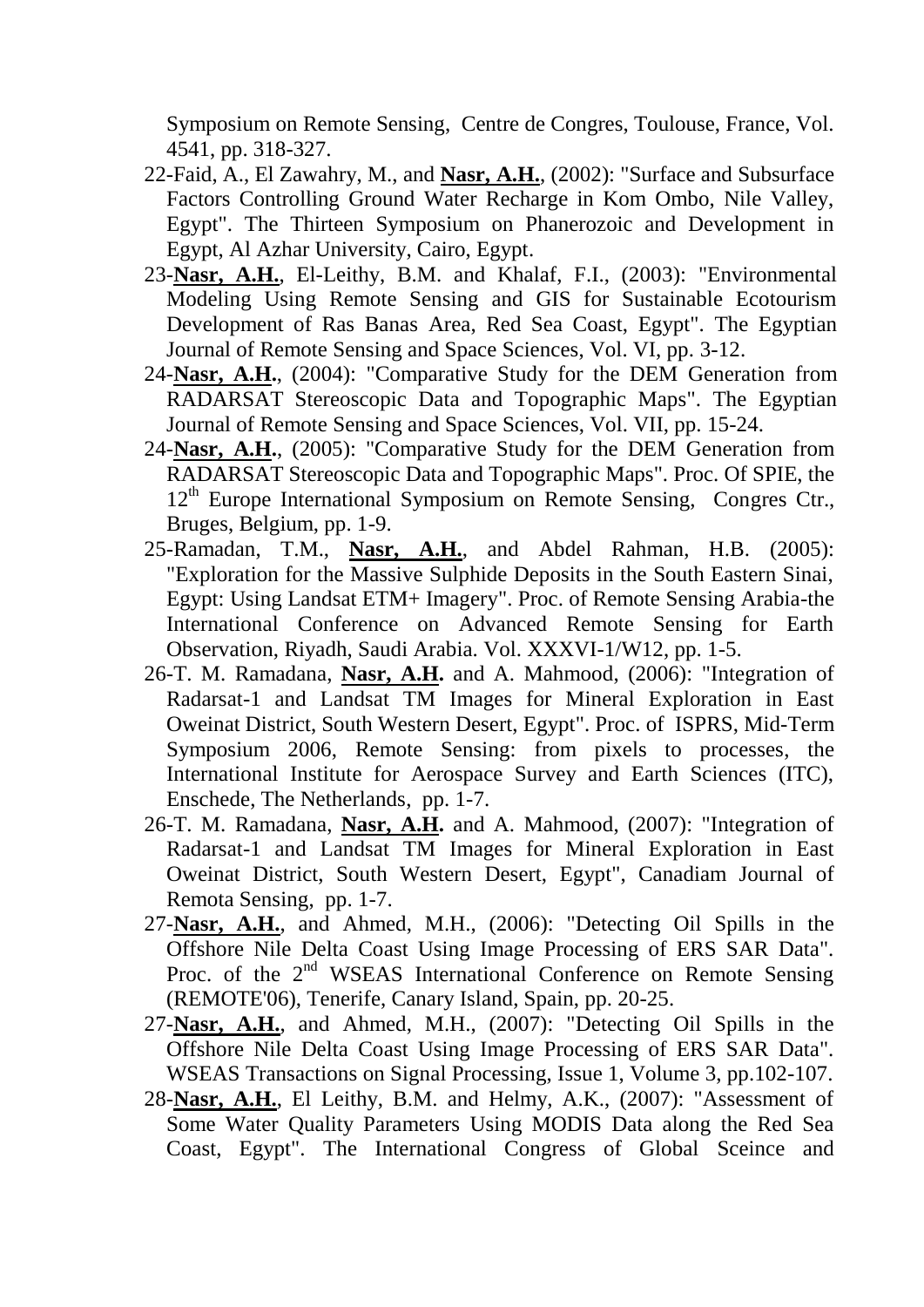Technology (ICGST) - International Journal on Graphics, Vision and Image Processing (GVIP), Volume 7, Issue 3, pp. 25-30.

- 29-El Leithy, B.M. and **Nasr, A.H.**, (2008): "Enterprise GIS Implementation for the National Authority for Remote Sensing and Space Sciences (NARSS) in Egypt: A case study". Proc. of the Third National GIS Symposium in Saudi Arabia , Al-Khober, Kingdom of Saudi Arabia
- 30-**Nasr, A.H.**, Ramadan, T.M., (2008): "Application of Data Fusion Using IHS Transformations for Exploring Ore Deposits in Northeastern Part of the Saharan Metacraton". The Sceintific Bulletin of the Faculty of Engineering, Ain Shams University. Vol. 43, No. 1, pp. 529-538.
- 30-**Nasr, A.H.**, Ramadan, T.M., (2008): "Data Fusion Using IHS Transformations for Exploring Ore Deposits in Northeastern Part of the Saharan Metacraton". Proc. of XXI ISPRS Congress, Silk Road for Information from Imagery, Beijing, China, pp. 1119-1123.
- 31-El Bastawesy, M.A., Ali, R.R., and **Nasr, A.H.,** (2008): "The Use of Remote Sensing and GIS for Catchments Delineation in Northwestern Coast of Egypt: An Assessment of Water Resources and Soil Potential". The Egyptian Journal of Remote Sensing and Space Sciences, Vol. 11, pp. 3-16.
- 32-El Bastawesy, M.A., White, K., and **Nasr, A.H.,** (2009): "Integration of Remote Sensing and GIS for Modeling Flash Floods in Wadi Hudain Catchment, Egypt". Hydrological Processes, published online in Wiley InterScience.
- 33-**Nasr, A.H.**, Helmy, A.K. and Mohamed, S.A., (2009): "Exploration of Misrsat-1 Data in Different Change Detection Applications". Proc. of the 5<sup>th</sup> WSEAS International Conference on Remote Sensing (REMOTE'09), University of Genova, Genova, Italy, pp.39-46 .
- 34-**Nasr, A.H.** and Helmy, A.K., (2009): "Integration of Misrsat-1 and SPOT-2 Data for Quantitative Change Detection Applications ". The International Congress of Global Sceince and Technology (ICGST) - International Journal on Graphics, Vision and Image Processing (GVIP), Volume 9, Issue 5, pp. 53-59.
- 35-Metwalli, M.R., **Nasr, A.H.**, Farag Allah, O.S. and El-Rabaie, S., (2009): "Image Fusion Based on Principal Component Analysis and High-Pass Filter". Proc. of the IEEE International Conference on Computer Engineering & Systems (ICCES'09), Cairo, Egypt, pp. 63-70.
- 35-Metwalli, M.R., **Nasr, A.H.**, Farag Allah, O.S., El-Rabaie, S. and Abd El-Samie, F.E., (2010): "Satellite Image Fusion Based on Principal Component Analysis and High-Pass Filter". Journal of Optical Society of America, Vol. 27, No. 6, pp. 1385-1394.
- 36-Helmy, A.K., **Nasr, A.H.** and El-Taweel, Gh.S., (2010): "Assessment and Evaluation of Different Data Fusion Techniques". International Journal of Computers, Issue 4, Volume 4, pp. 107-115.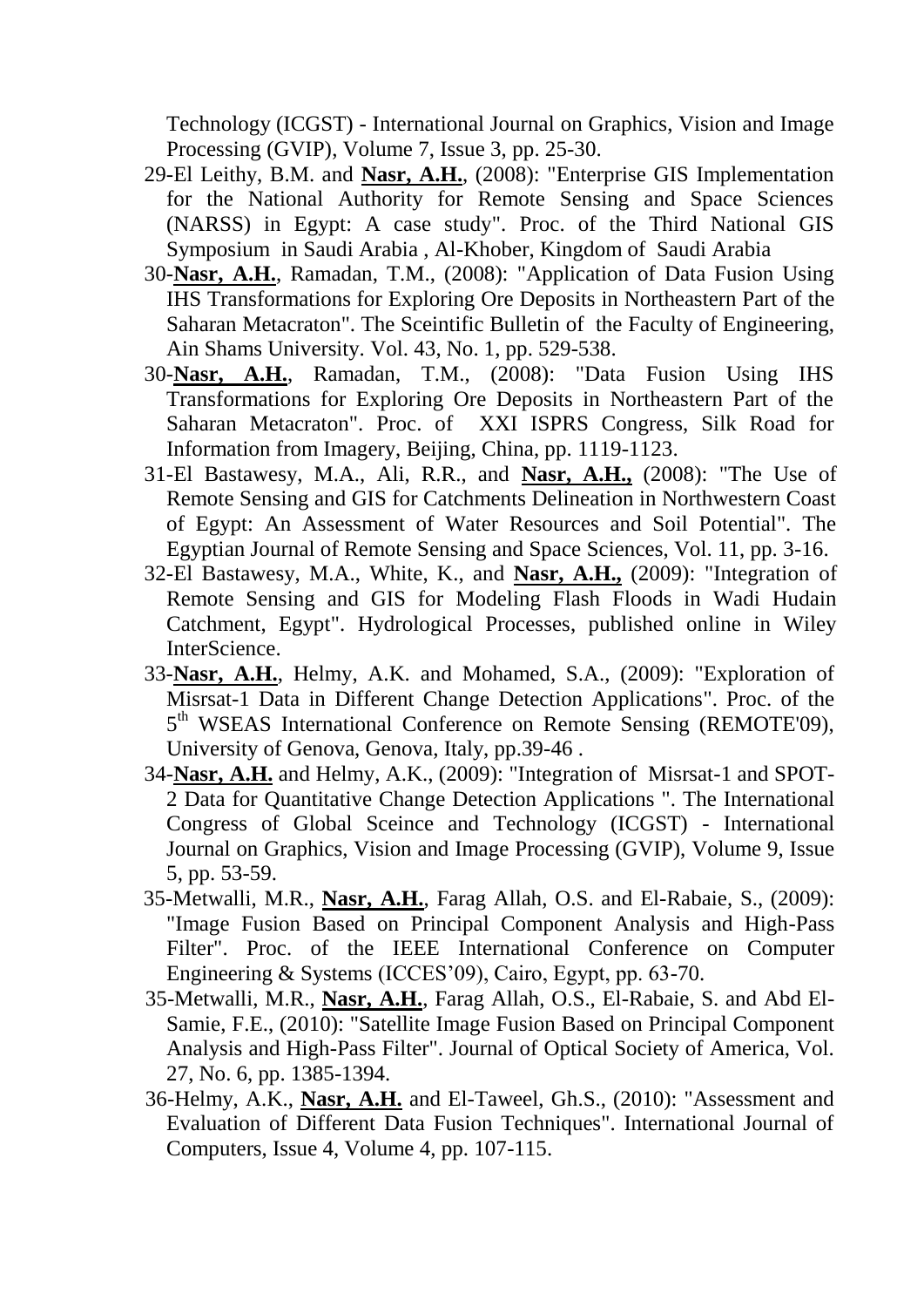- 37-**Nasr, A.H.** and Helmy, A.K., (2011): "Egyptsat-1 Super-Resolution Image Reconstruction Using Data Fusion". Proc. of the International Joint Urban Remote Sensing Event (JURSE-2011), Technische Universitat Munchen, Munich, Germany, PP. 317-320.
- 38-Metwalli, M.R., **Nasr, A.H.**, El-Rabaie, S. and Abd El-Samie, F.E., (2011): "Sharpening Misrsat-1 Data Using Super-Resolution and HPF Fusion Methods ". Proc. of the IEEE 28<sup>th</sup> National Radio Science Conference (NRSC-2011) National Telecommunication Institute, Cairo, Egypt, pp.
- 39-Metwalli, M.R., **Nasr, A.H.**, Farag Allah, O.S., El-Rabaie, S. and Abd El-Samie, F.E., (2012): "Estimation of the Optimal Set of Parameters for PAN-Sharpening of Satellite Images Based on the Non-Sub-sampled Contourlet Transform". Proc. of the 29<sup>th</sup> National Radio Science Conference (NRSC-2012) Faculty of Engineering/Cairo University, Egypt, pp. 271-278.
- 40-Laban, N.A., El Saban, M., **Nasr, A.H.,** and Onsi, H., (2012): "System refinement for content based satellite image retrieval". The Egyptian Journal of Remote Sensing and Space Sciences, Volume 15, Issue 1, pp.91-97.
- 41-**Nasr, A.H.**, El Leithy, B.M. and Badr, H.S., (2012): "Estimation of Radiometric Calibration Coefficints of Egyptsat-1 Sensor". Proc. of the XXII ISPRS Congress, Melbourne Convention and Exhibition Centre, Melbourne, Australia, pp. 139-143.
- 42-Laban, N.A., El Saban, M., **Nasr, A.H.**, and Onsi, H., (2012): "Spatial Cloud Detection and Retrieval System for Satellite Images". The International Journal of Advanced Computer Science and Applications (IJACSA), Vol. 3, No. 12, pp. 212-217.
- 43-Metwalli, M.R., **Nasr, A.H.**, Farag Allah, O.S., El-Rabaie, S. and Abd El-Samie, F.E., (2013): "Combining Superresolution and Fusion Methods for Sharpening Misrsat-1 Data". IEEE Transactions on Geoscience and Remote Sensing, Issue , Volume 51, Issue 4, pp. 2292- 2301. **(IF: 3.467)**
- 44-**Nasr, A.H.**, Helmy, A.K., and El-Taweel, G.S., (2013): "Reconstructing a super-resolution image from images with inconsistent sub-pixel shift: A case study of Egyptsat-1 data". Proc. of the 8th International Symposium on Digital Earth, Transforming Knowledge into Sustainable Practice, Borneo Convention Center Kutching, Sarawak, Malaysia, pp. B.16-1-B.16-9.
- 45-**Nasr, A.H.**, El-Taweel, G.S., and Helmy, A.K., (2014): "Super Resolution for EGYPTSAT-1 Images with Erratic Shift". Journal of Computer Science, Vol.10, No. 8, pp. 1324-1335. **(IF: 1.35)**
- 46-Metwalli, M.R., **Nasr, A.H.**, Farag Allah, O.S., El-Rabaie, S., Abbas, A. M., Alshebeilid, S.A., and Abd El-Samie, F.E., (2014): "Efficient pansharpening of satellite images with the contourlet transform". International Journal of Remote Sensing, Vol. 35, No. 5, pp. 1979–2002. **(IF: 1.138)**
- 47- **Nasr, A.H.** and Metwalli, M.R., (2014): "Comparative Performance of the Integration of ETM-8 and ERS-1 Data for Geological Application".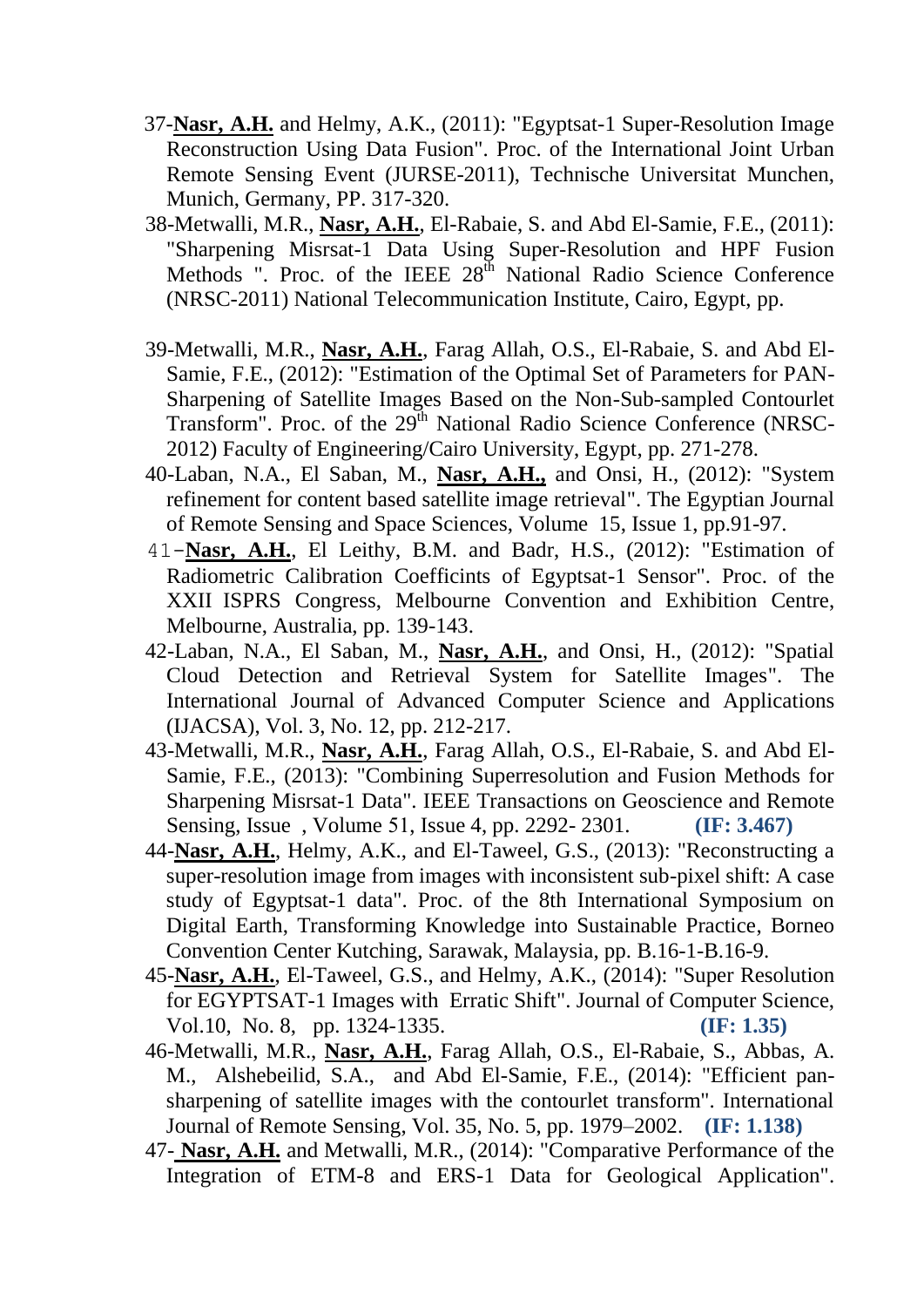International Journal of Computer Applications (IJCA), Volume 94, Number 7, pp. 1-8. **(IF: 0.82)**

- 48-Zeyada, H.H., Ezz, M.M., **Nasr, A.H.** and Harb, H.M., (2015): "Classification of Crops using Polarimetric SAR Parameters based on Scattering Mechanism". (ICGST)-International Journal on Graphics, Vision and Image Processing (GVIP), Volume 15, Issue 1, pp. 55-62. **(IF: 1.511)**
- 49-Helmy, A.K., **Nasr, A.H.** and Hassan, S.M., (2015): "Mutual Use of Derived Information from Radarsat-2 and ETM-8 Data for the Improvements of Feature Extraction". (ICGST)-International Journal on Graphics, Vision and Image Processing (GVIP), Volume 15, Issue 1, pp. 45- 53. **(IF: 1.511)**
- 50-**Nasr, A.H.** and Abdelhamid, H.Z., (2016): "Identifying Polarimetric Signatures for Different Features in Radarsat-2 PolSAR Image of Part of Halayib Area, EGYPT". (ICGST)-International Journal on Graphics, Vision and Image Processing (GVIP), Volume 16, Issue 1, pp. 11-18. **(IF: 1.511)**
- 51-Hind H. Zeyada, Mohammed M. EZZ, **Ayman H. Nasr**, Mohammed Shokr and Hany M. Harb, (2016): "Evaluation of the discrimination capability of full polarimetric SAR data for crops classification". International Journal of Remote Sensing, Vol. 37, No. 11, pp. 2585-2603. **(IF: 1.65)**
- 52-Abdellatif, B.M., **Nasr, A.H.** and Hassan, S.M., (2016): "Detection of Ground Hazards of El Mokattam Plateau, East Cairo (Egypt), Using Terrestrial Laser Scanning". International Journal of Computer and information technology (IJCIT), Volume 5- Issue 3, pp. 326-336.
- 53- Sayed, A. Mohamed, A. S. EL sherbeny, **Ayman H. Nasr** and A. K. Helmy: (2017): "A New Image Super-Resolution Restoration Algorithm". International Journal of Computer Applications (0975 – 8887) Volume 173  $-$  No.10, pp. 1-8.

### **RESEARCH THESIS SUPERVISION:**

- **M.Sc. Degree** "Proposed System for Content Based Satellite Image Retrieval". Eng. Nour El Din El Sayed Abd El Fatah Laban. Department of Information Technology, Faculty of Computers and Information, Cairo University, Egypt (2013).
- **M.Sc. Degree** "Assessment of the discrimination capability of multi-channel SAR data for ground cover classification". Eng. Hind Zeyada Abdel Hamid. Department of Computers and Systems, Faculty of Engineering, El Azhar University, Egypt (2013- on going).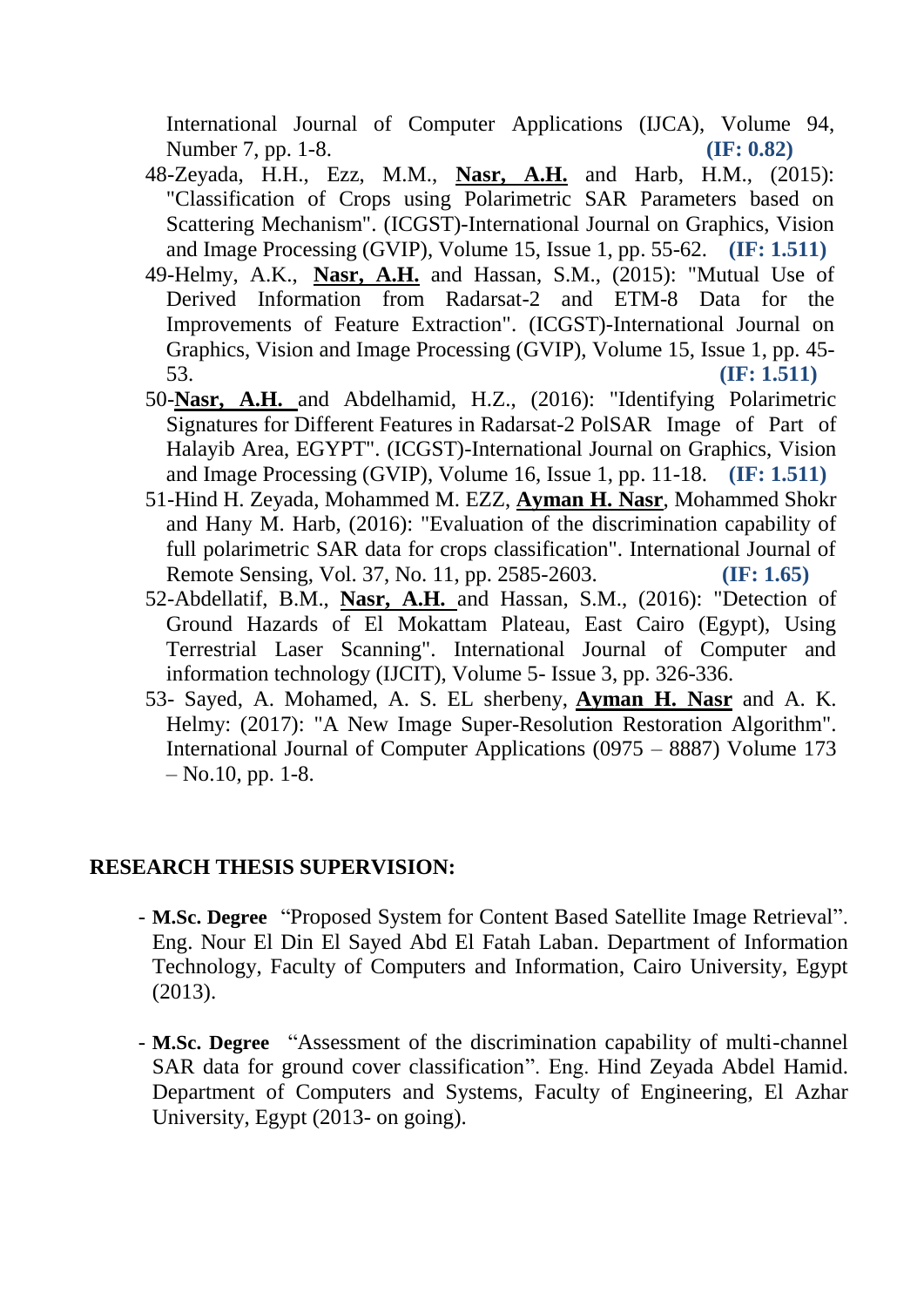- **Ph.D. Degree** "Assessing the Quality of Satellite Images Using Advanced Data Fusion Techniques". Eng. Mohamed Roshdy Mohamed Metwalli. Department of Computer Science and Engineering , Faculty of Electronic Engineering, Minoufiya University, Egypt (2013).
- **Ph.D. Degree** "Developing an innovative technique to enable estimate of surface area and volume of high Aswan Dam Lake using satellite images". Eng. Belal. M. El Leithy. Department of Environmental Engineering , Institute of Environmental Studies and Research, Ain Shams University, Cairo, Egypt (2013- on going).

# **RESEARCH THESIS JUDGMENT:**

- **M.Sc. Degree** "Assessment of Some Water Quality Parameters of the NILE Delta Coast Using Satellite Data". Eng. Belal M. El Leithy. Department of Environmental Engineering , Institute of Environmental Studies and Research, Ain Shams University, Cairo, Egypt (2012).
- **Ph.D. Degree** "Monitoring Changes in Wetlands Using Remote Sensing Techniques". Eng. Ghada Abdullaleem Soliman. Department of Environmental Engineering , Institute of Environmental Studies and Research, Ain Shams University, Cairo, Egypt (2012).
- **M.Sc. Degree** "Proposed System for Content Based Satellite Image Retrieval". Eng. Nour El Din El Sayed Abd El Fatah Laban. Department of Information Technology, Faculty of Computers and Information, Cairo University, Egypt (2013).

#### **MEMBERSHIP OF SCIENTIFIC SOCIETIES & TECHNICAL COMMITTEES:**

- The Egyptian Engineering Syndicate, Cairo, Egypt (1981- present).
- The Egyptian Society of Remote Sensing, GIS and Space sciences, Cairo, Egypt (1997- present).
- Participating in (member of) the technical committee responsible for putting the specifications for the establishment of the National Egyptian Ground Receiving Station, Cairo, Egypt (1999).
- Participating in (member of) the technical committee responsible for assessing the bidders (vendor's offers) for the National Egyptian Ground Receiving Station, Cairo, Egypt (2000).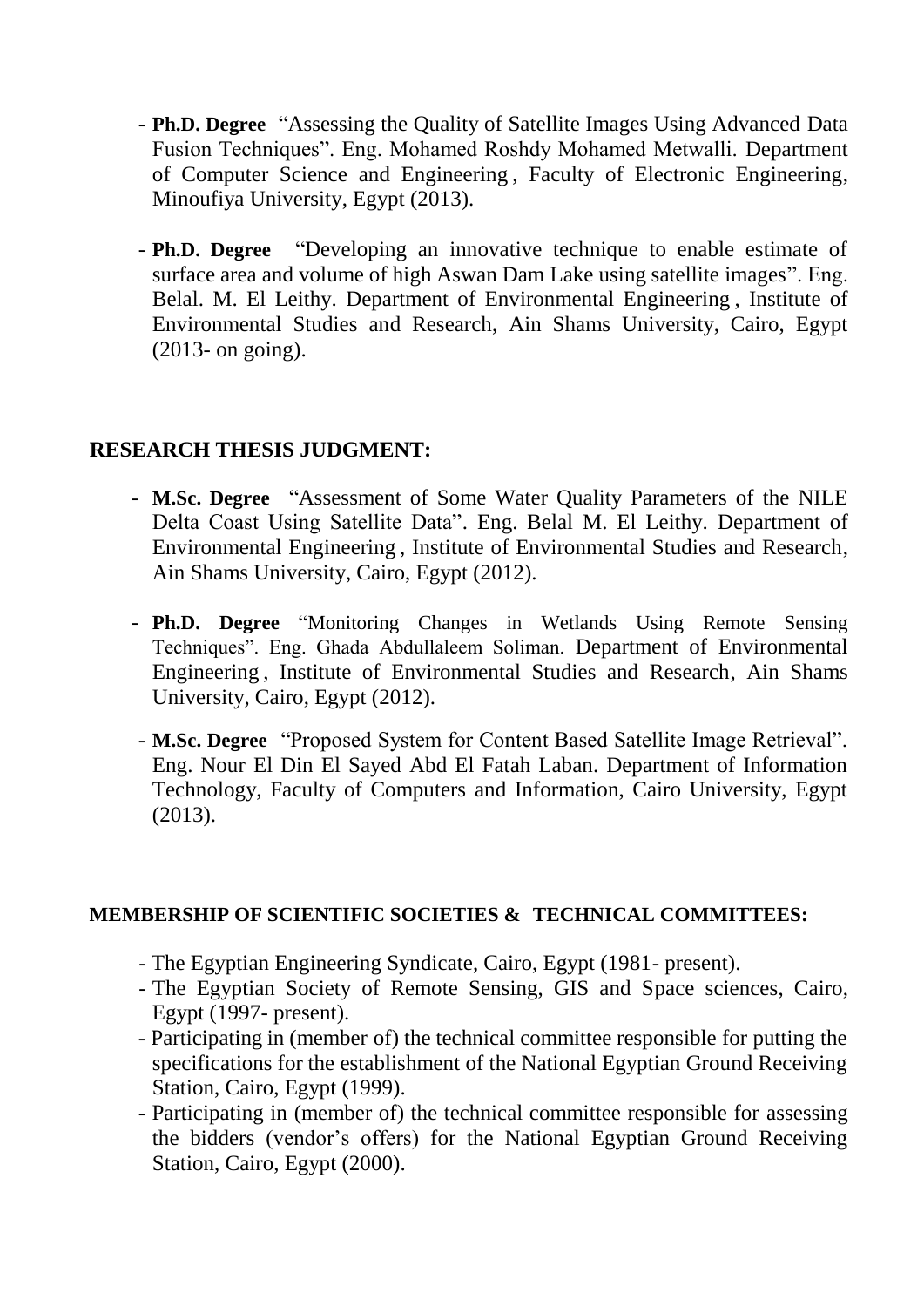- Participating in (member of) the technical committee responsible for the Factory Acceptance Tests (FAT) of the National Egyptian Ground Receiving Station, Simi Valley, California, USA (2001).
- Participating in (member of) the technical committee responsible for the Site Acceptance Tests (SAT) of the National Egyptian Ground Receiving Station, Aswan and Cairo, Egypt (2006).
- Space Technology Applications and Climatic Changes Department, Space Sciences and Technology Research Council, Academy of Scientific Research and Technology, Cairo, Egypt (2007).
- -Member of the Associate Editores of the Egyptian Journal of Remote Sensing and Space Sciences, hosted and produced by Elsevier Publisher (2010).
- Member of the Board of directors (Administration) of the National Authority for Remote Sensing and Space Sciences (2014-2016).

# CERTIFICATES & AWARDS

#### **AWARDS**:

The Prize of the Best Paper of the  $5<sup>th</sup>$  WSEAS International Conference on Remote Sensing (REMOTE'09), University of Genova, Genova, Italy (October 17-19, 2009) for the Paper "Exploration of Misrsat-1 Data in Different Change Detection Applications".

#### **SAMPLE PROJECTS AND RESEARCHES OF ACTIVE PARTICIPATION:**

- 1-Classification and color slicing of the shallow water surrounding Qatar Peninsula by digital processing of the Landsat data (1981).
- 2-Landsat digital data processing for estimation of agricultural land in Egypt (1982) .
- 3-Classification of soil, agriculture, geomorphology for Jeddah area, Saudi Arabia (1983) .
- 4- Earthquakes studies in Aswan area, applying space borne imagery interpretation and other techniques (1984).
- 5- Regional irrigation improvement project in a part of El Minia Governorate using satellite data, aerial photos, and field work (1986).
- 6-Identification and surface area calculation of water bodies by digital processing of satellite data for development of fisheries (1986).
- 7-Exploratory studies on white (Glass) sands in Sinai using remote sensing techniques (1989).
- 8-The use of different enhanced TM digital data in the identification of Gold distribution location in some Quartz veins, with special emphasis on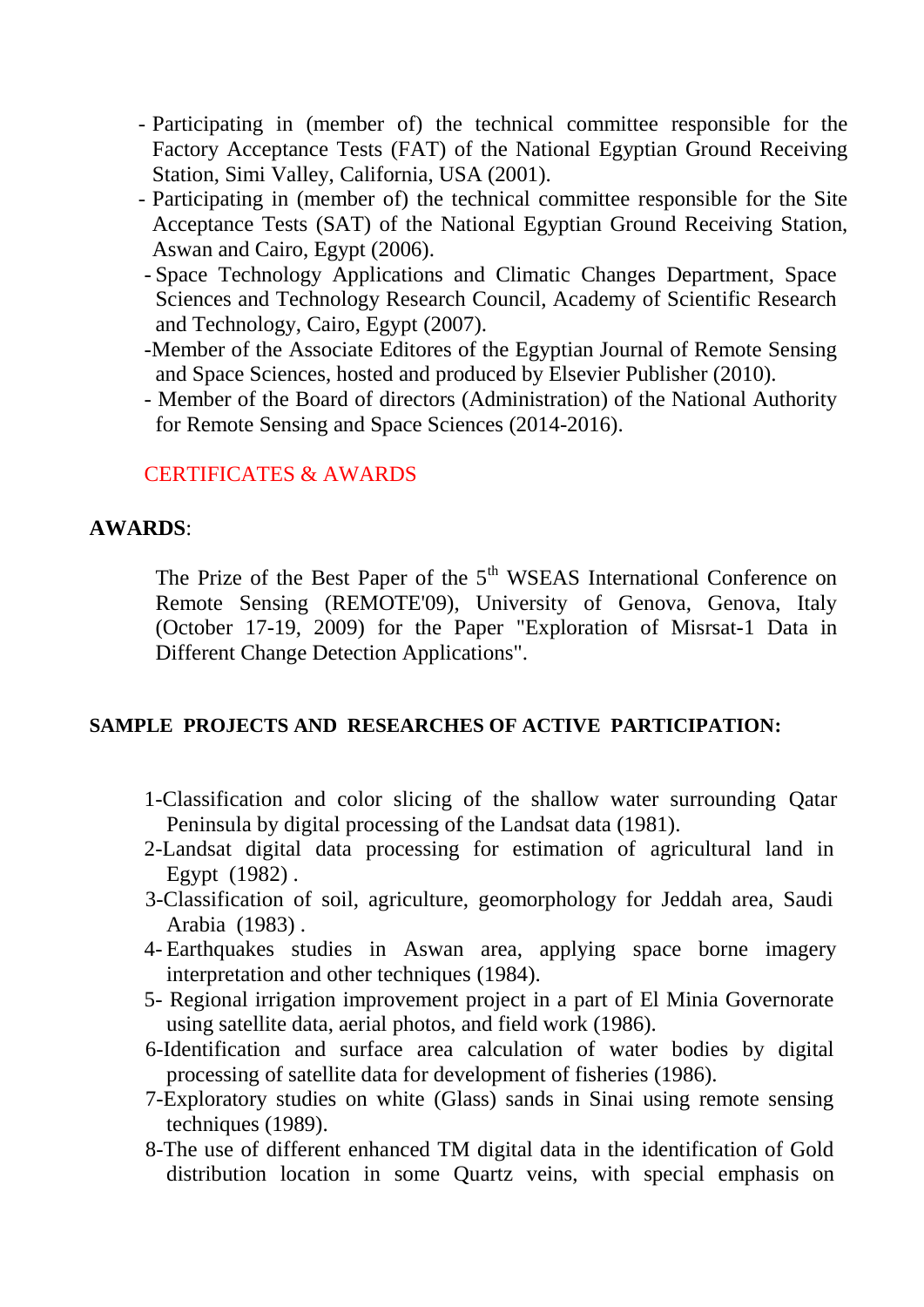oxidation reduction zone in the northern part of the eastern desert, Egypt (1989).

- 9-Space Atlas of Misr, geometrically and radiometrically corrected photomaps, as part of (MPGAP) Mineral, Petroleum, and Ground water Assessment Project in cooperation with US-AID project (1990).
- 10-Environmental aspects of geographical distribution of Mangrove in the United Arab Emirates using Landsat TM data (1990) .
- 11-Dune pattern in the United Arab Emirates using Landsat TM data (1991).
- 12-Remote sensing and its application in the field of environmental oil pollution (1991).
- 13-Identification and classification of soil and water studies of Al-Auha farm, Faculty of Agricltural Sciences, U.A.E. University (1991).
- 14-Improvement of arid land agriculture in the United Arab Emirates (Satellite remote sensing technology). A joint study project between U.A.E. University and Japan International Cooperation Agency (JICA) (1991 - 1992).
- 15-Application of remote sensing techniques to the study of sand dune fixation and afforestation areas, U.A.E. University and Japan International Cooperation Agency (JICA) (1991 - 1992) .
- 16-Contribution to the geology & geomorphology of Jabal Hafit area, Al-Ain, U.A.E., using remote sensing techniques. Remote Sensing Center, U.A.E. University (1991 - 1992) .
- 17-Drainage basins and flash flood hazards mitigation in Al-Ain area, U.A.E., Remote Sensing Center, United Arab Emirates University (1991 - 1993) .
- 18-Detaild studies of lands affected by salts in selected parts in U.A.E., United Arab Emirates University, and Ministry of Agriculture and Fisheries (1991 - 1993) .
- 19-Geological and geomorphological effects on the highway network of the United Arab Emirates using GIS tecniques (1994) .
- 20-A multidisciplinary study of sand dunes of Al-Ain region and their environmental implications, U.A.E. University (1992-1995).
- 21-A multidisciplinary study of some mineral deposits in the United Arab Emirates and their potential as substitutes for imported industrial raw material, U.A.E. University (1993-1996).
- 22-Satellite photomaps production of different concession areas, geometrically and radiometrically corrected and enhanced for optimal structure and lithology appearance, for varios petroleum and oil companies in Egypt (Forum, Appach, Repsol, Seagull, Agiba, …and others) (1997-1998).
- 23- Preparation of Atlas of the rocks and minerals of the eastern desert of Egypt, NARSS (1998).
- 24-Identification and area calculation of Mangrove communities at the Red Sea coast and the Gulf of Aqaba (1998).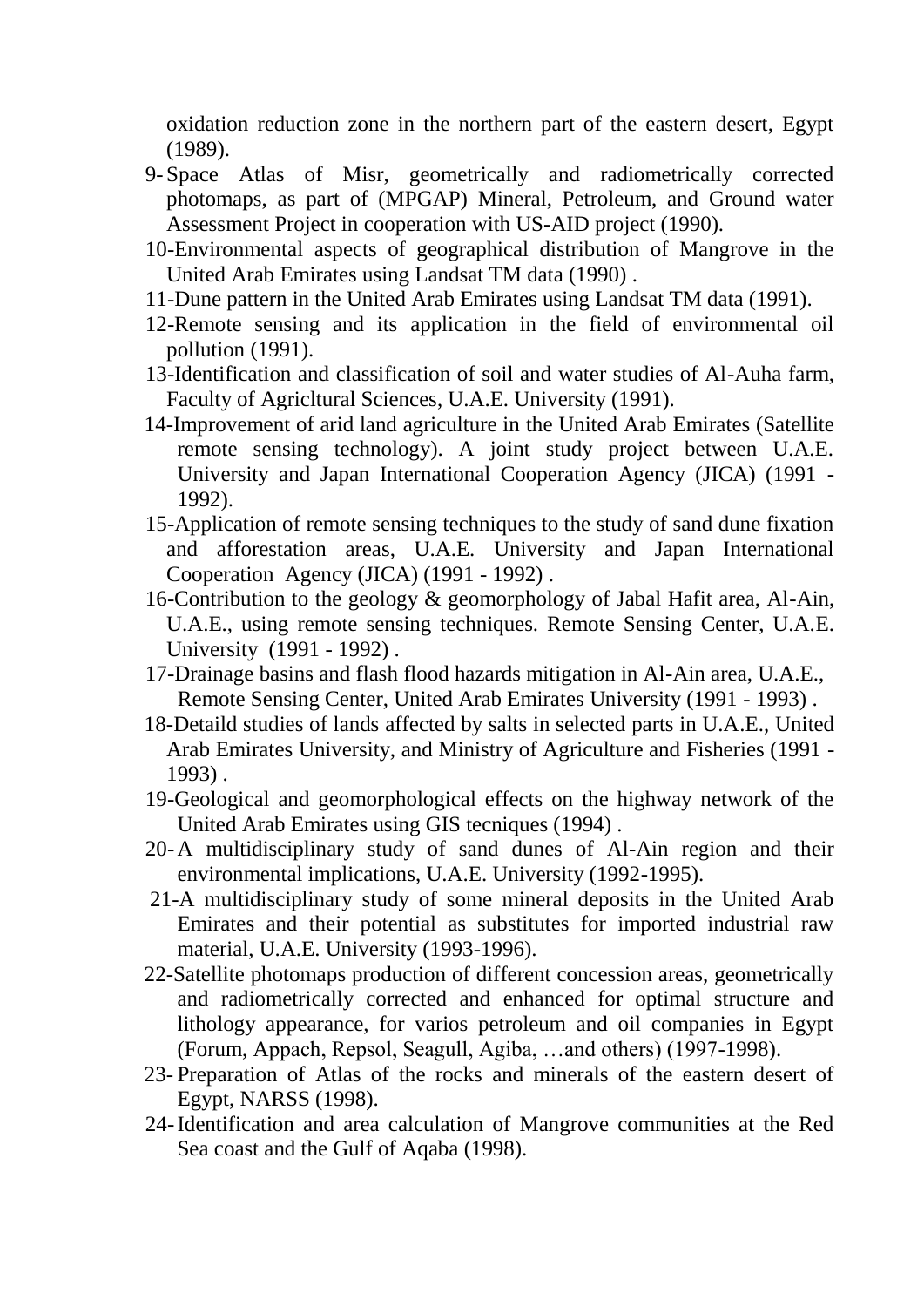- 25- Study in pattern recognition (structural approach) and it's application using TM data, NARSS (1998).
- 26- Study of the application of Neural Network in classifying remotely sensed data, NARSS (1998).
- 27- Using remote sensing applications in integrated development of Halaib and Shalateen region, (GIS) project conducted for the Academy of Scientific Research and Technology (1998-1999).
- 28- Study of the natural resources in El Natroun valley, Burg El Arab and El Dabaa region, Egypt, NARSS (1998-1999).
- 29- Environmental changes and its effect on diseases widespread in southern Sinai using GIS, NARSS (1998-1999).
- 30- A study of the sustainable development of the region east of Lake Nasser, Southeast Egypt, NARSS (1998-1999).
- 31-Prospective for radioactive material in the central eastern desert of Egypt, NARSS (1998-1999).
- 32-Sand dunes encroachment hazards on the 12,000 fedan reclamation land of Darb El-Arbaeen project.
- 33-UNDP-UNESCO joint project for the capacity building of The Egyptian Geological Survey & Mining Authority and The National Authority for Remote Sensing and Space Sciences for the sustainable development of the south valley and Sinai-Egy/97/011/A/01/13 (1999-2000).
- 34-Regional Earth Observation Application for Mediterranean Sea Emergency Surveillance (RAMSES) project, in co-operation with ESA/ESRIN (I), SPOTimage (F), Eurimage (I), MS &I (F), ACS (I), ICOD (M) and others (1999-2000).
- 35- Dune fields of the western desert of Egypt using Landsat data. Conducted for (ALECSO) Arab League Education, Culture, and Science Organiztaion (2001).
- 36- Preparation of base maps and geographic information system for Marsa Alam-Baranies area on the Red Sea coast (2002).
- 37- Development of an information system for operational monitoring and integrated management of the Nile Delta coastal zones (ICAMS), in cooperation with the Food and Agriculture Organization (FAO) of the United Nations (2003).
- 38- Monitoring and Modeling Coastal Lagoons: Making Management Tools for Aquatic Resources in North Africa (MELMARINA), in co-operation with the European Commission (2002-2004).
- 39- Water Use Efficiency in Natural Vegetation and Agricultureal Areas by Remote Sensing in the Mediterranean Basin (WATERMED), in cooperation with the European Commission (2003-2004).
- 40- Comparative study for the (DEM) generation from the Radar satellite data & the topographic maps (2003-2004).